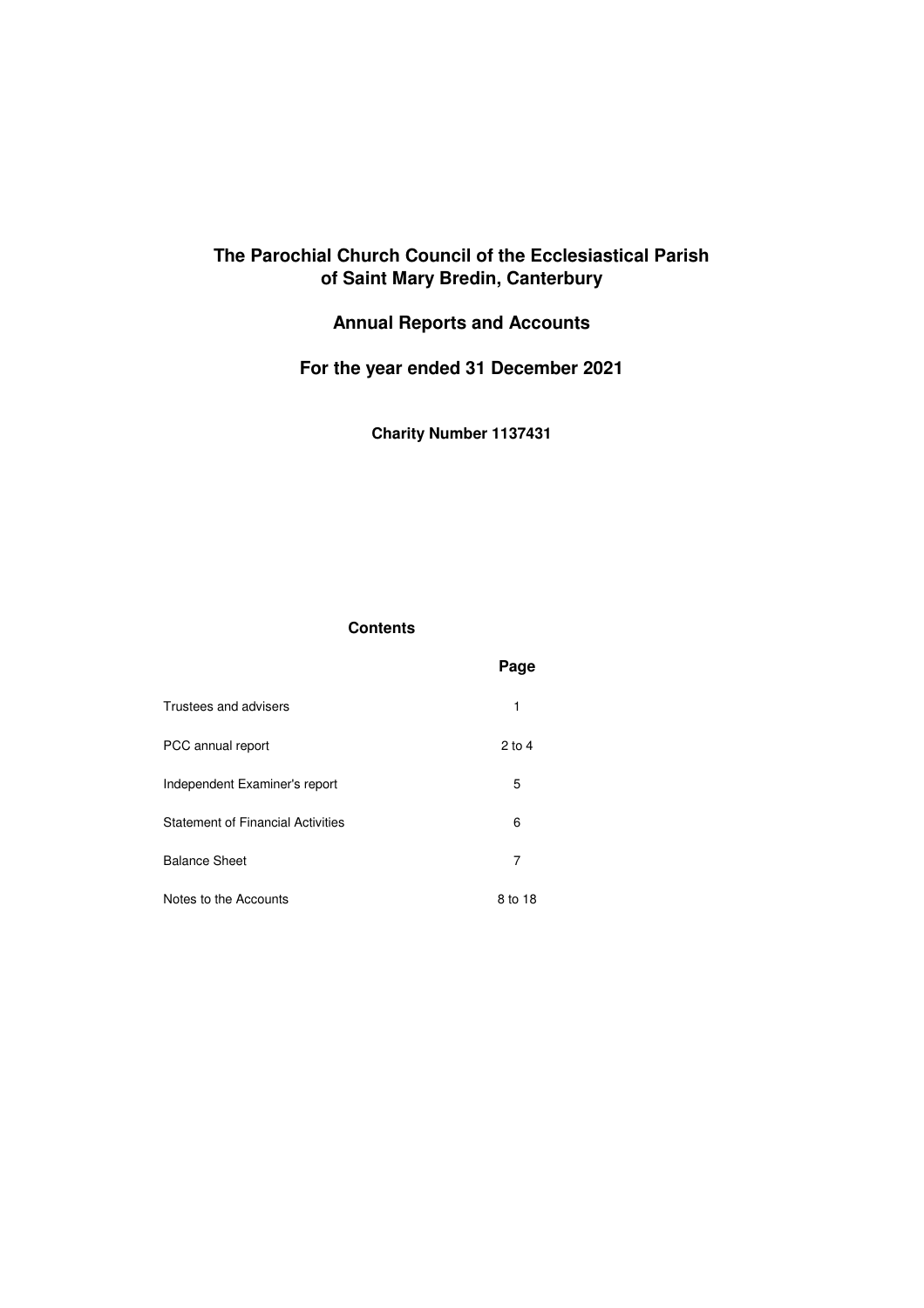# **Annual report and accounts for the year ended 31 December 2021**

## **Trustees and Advisers**

| <b>Principal office:</b>                                                                                                                                                                                                          | <b>Church Office</b><br>59 Nunnery Fields | St. Mary Bredin Church<br>Canterbury, Kent CT1 3JN |                                                                                                                                                                                                                                                            |
|-----------------------------------------------------------------------------------------------------------------------------------------------------------------------------------------------------------------------------------|-------------------------------------------|----------------------------------------------------|------------------------------------------------------------------------------------------------------------------------------------------------------------------------------------------------------------------------------------------------------------|
| Membership of the Parochial Church Council (PCC) and Charity Trustees:                                                                                                                                                            |                                           |                                                    |                                                                                                                                                                                                                                                            |
| Incumbent and ex officio Chairman:                                                                                                                                                                                                |                                           |                                                    | The Reverend Canon Barney de Berry                                                                                                                                                                                                                         |
| Vice-Chairman:                                                                                                                                                                                                                    |                                           |                                                    | The Reverend Stephen Carter                                                                                                                                                                                                                                |
| Churchwardens:                                                                                                                                                                                                                    |                                           | <b>Peter Bobb</b><br><b>Rosemary Wade</b>          |                                                                                                                                                                                                                                                            |
| <b>Honorary PCC Secretary:</b>                                                                                                                                                                                                    |                                           |                                                    | Svenja Powell (finished June 2021) Pam Webster (elected June 2021)                                                                                                                                                                                         |
| <b>Honorary Treasurer:</b>                                                                                                                                                                                                        |                                           |                                                    | Simon Webster (Co-opted 2021)                                                                                                                                                                                                                              |
| Members of the PCC during 2021 were as follows:                                                                                                                                                                                   |                                           |                                                    |                                                                                                                                                                                                                                                            |
| <b>Ex-officio members</b>                                                                                                                                                                                                         |                                           |                                                    | <b>Ex-officio members elected to Synod</b>                                                                                                                                                                                                                 |
| The Reverend Canon Barney de Berry - Incumbent<br>The Reverend Stephen Carter - Associate Vicar<br>The Reverend Charmaine Muir - Curate<br>Rosemary Wade - Churchwarden<br>Peter Bobb - Churchwarden<br>Simon Webster - Treasurer |                                           |                                                    | Harry Macdonald (Deanery and Diocesan Synod)<br>Samuel Locke (Diocesan Synod)<br>Margaret Griffin (Deanery Synod)<br>Martin Collings (Deanery Synod)<br>Lucy Scarse (Deanery Synod)<br>Jacob Nicholson (Diocesan Synod)<br>Angela Swindley (Deanery Synod) |
| Elected PCC members prior to the 2021 AGM:<br>Bryony Williamson<br><b>Philip Lewis</b>                                                                                                                                            |                                           |                                                    | Members elected at the 2021 AGM:                                                                                                                                                                                                                           |
| <b>Tom Gilbert</b><br>Chloe Baxter<br>Andy King<br>Katie Mickleburgh<br>Samuel Locke<br>Nedine Watson-Cutts<br>Sarah Genders                                                                                                      |                                           |                                                    | Members who retired at the 2021 AGM<br>Katie Mickleburgh<br>Bryony Williamson                                                                                                                                                                              |
|                                                                                                                                                                                                                                   |                                           |                                                    | Members who left during the year<br>Lucy Scarse<br>Svenja Powell (Honorary PCC Secretary finished June 2021)<br>Zac Bawtree (Deanery and Diocesan Synod) stepped down in 2021                                                                              |
| Members who joined during the year<br>Pam Webster as Honorary PCC Secretary                                                                                                                                                       |                                           |                                                    |                                                                                                                                                                                                                                                            |
| Individuals attending PCC who have no vote in decision making<br>Pam Webster - Honorary PCC Secretary                                                                                                                             |                                           |                                                    |                                                                                                                                                                                                                                                            |

| Bank:                        | Lloyds Banking Group PLC<br>49 High Street<br>Canterbury, Kent CT1 2SE                                       |
|------------------------------|--------------------------------------------------------------------------------------------------------------|
| <b>Independent Examiner:</b> | Matthew Sutton FCA<br>Burgess Hodgson LLP<br>Camburgh House<br>27 New Dover Road<br>Canterbury, Kent CT1 3DN |

**Page 1.**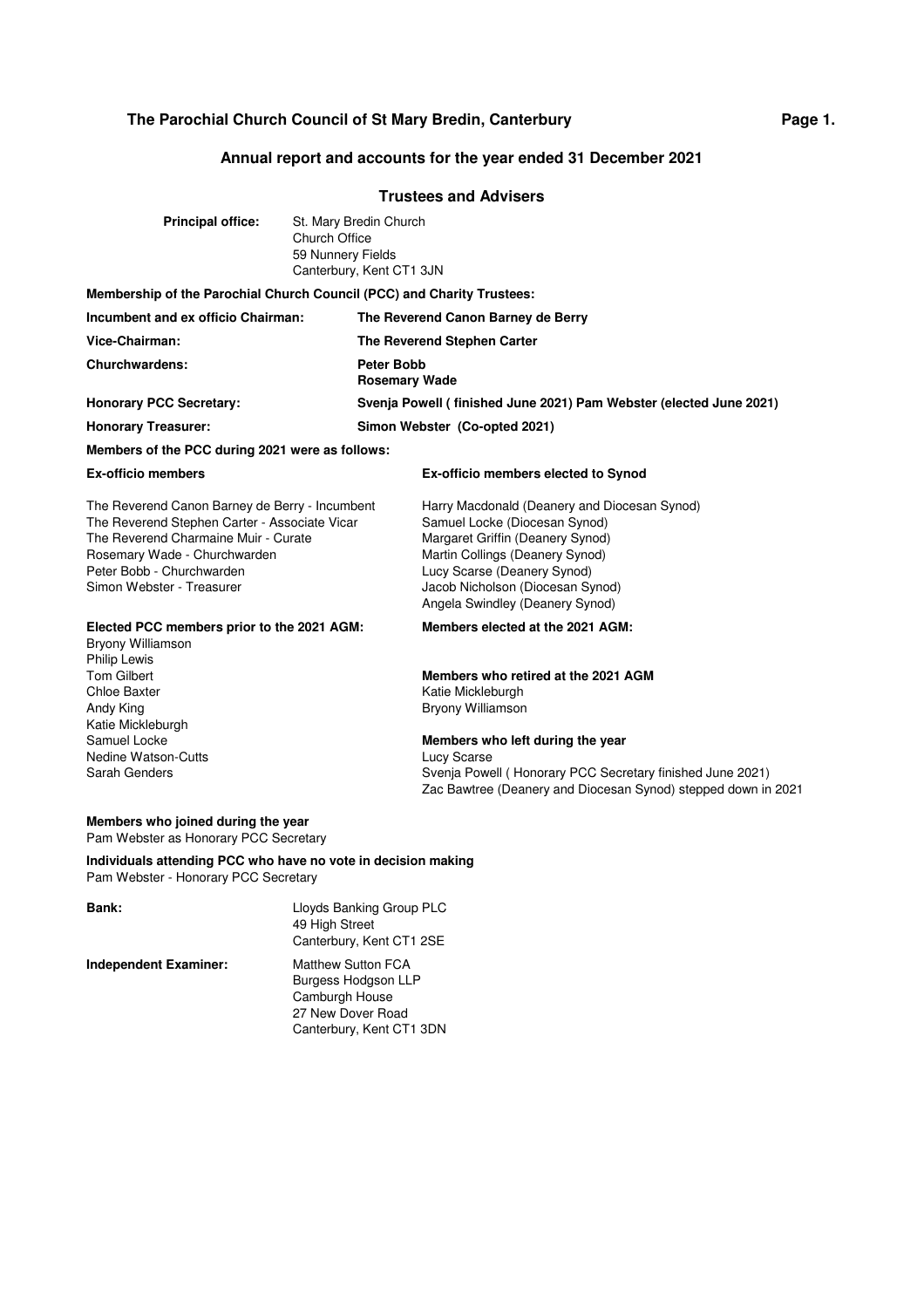### **PCC Annual Report for the year ended 31 December 2021**

#### **Structure, Governance and Management**

The Parochial Church Council is a corporate body established by the Church of England. Under the terms of the Parochial Church Councils (Powers) Measure 1956 the Parochial Church Council of St. Mary Bredin (the PCC) has the responsibility of co-operating with the incumbent, the Reverend Barney de Berry, in promoting in the parish of St. Mary Bredin the whole mission of the Church; pastoral, evangelistic, social and ecumenical. It has the responsibility for the maintenance of the grounds and fabric of the Church premises and the furniture, furnishings, equipment, etc. within the various buildings on the site.

Day to day operating management of the charity's activities is delegated by the PCC to the Standing Committee which is the only committee required by law. It has the power to transact the business of the PCC between its meetings, subject to any directions given by the Church Council. The Incumbent, Churchwardens, Honorary Treasurer, Associate Vicar, Curate and up to one elected member make up this committee.

#### **The Parochial Church Council and Charity Trustees**

The members of the PCC are Trustees of the charity and are responsible for ensuring compliance with legislation governing matters including health and safety, safeguarding, disability discrimination, employment and financial matters.

#### **Membership of the Parochial Church Council and Charity Trustees**

Members of the PCC are either ex-officio, elected at the Annual Parochial Church Meeting in accordance with Church Representation Rules or co-opted. Those persons who were members of the PCC and Trustees are disclosed on Page 1 of the Annual Reports and Financial Statements.

#### **Recruitment, induction and training of PCC members and Trustees**

As part of the application process PCC members are given an explanation of what it means to become a PCC member and Trustee. This includes why the church has a PCC, what the PCC works for and with, what the PCC does and when, and what qualities and qualifications a PCC member and Trustee requires.

#### **Public benefit**

The charity constitutes a public benefit entity as defined by FRS102.

### **Achievements and performance**

A brief outline of the activities undertaken by the organisation is set out below under the heading 'Activities'. These activities demonstrate the awareness of the PCC of the Charity Commission's published guidance on the Public Benefit requirement under the Charities Act 2011. A 'Church Life Report' document, is made available at the Annual Parochial Church Meeting or through the Church Office which provides more full details of the achievements and performance of the Church during 2021.

### **Volunteers**

At the heart of much of the work of the Church there is a huge foundation of generous support, hard work and love which is supplied voluntarily by members of the congregation. This is often expressed in long hours spent serving in fellowship groups, in outreach programmes, in social action work, welcoming, stewarding, leading children's and youth groups, prayer meetings, training programmes and other areas of service. A huge 'thank you' is extended to all those who serve so willingly to make these events possible and for being the 'Church Life' of St Mary Bredin.

### **Objectives**

Our vision as a church continues to be one in which we seek more fully to 'Proclaim the Good News of Jesus Christ through word and action'.

#### **Church Attendance and Electoral Roll**

A Electoral Role was compiled in 2021 and there were 218 parishioners recorded (2020: 225). The average weekly attendance counted during October 2021 was 135 individuals over the age of 16 years (2020: 135 adults) and 25 young people under the age of 16 (2020: 25 young people).

### **Activities**

Church activities, continued online for much of the year due to covid restrictions, with a gradual return to meeting in person as restrictions allowed. Sadly, many face to face, community based activities still had to be cancelled but a Christmas Carol service was livestreamed and an in person Christmas Carol service was held in the church car park.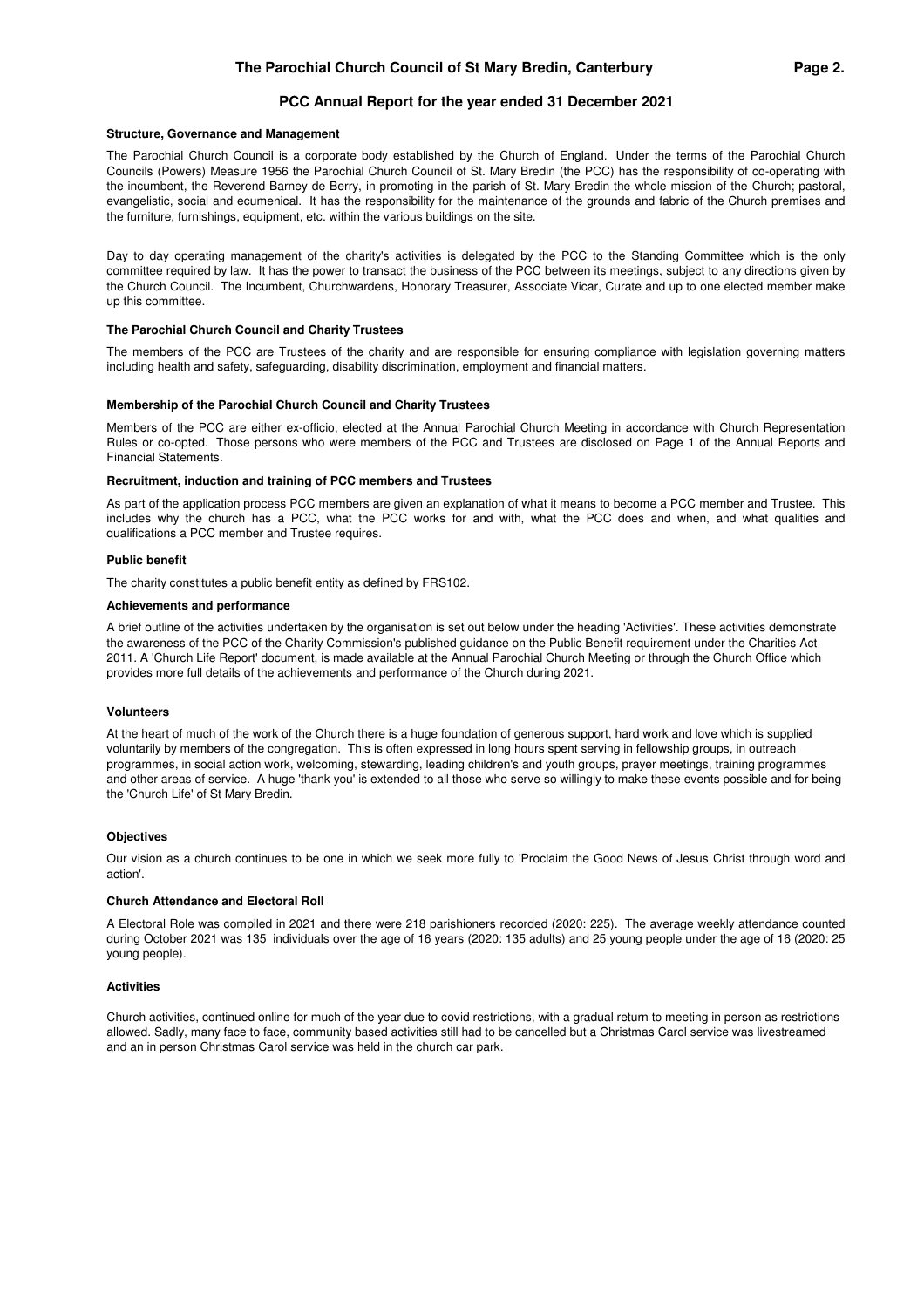## **PCC Annual Report for the year ended 31 December 2021**

#### **Financial Review of 2021**

Total receipts accounted for in the year were £518,805 of which £19,835 was restricted to specified purposes reflected in the restricted funds used to meet the costs of those purposes. Most of the restricted donations were directed to the Mission Specified funds and to the Property Development Fund into which members of the congregation continue to contribute to paying down the Kingdom Bank mortgage that helped to finance the redevelopment and extension of the Church building.

£471,765 was spent to provide the Christian ministry of St Mary Bredin Church in 2021, including £17,092 paid out of restricted funds. This sum includes the payment of £111,093.84 for the Diocesan Parish Share which provides for the stipends, housing and training of the Incumbent and Curate amongst other things. It is the policy of the PCC to commit for mission grant purposes 10% of unrestricted planned giving and collections at services, excluding the related Gift Aid sums reclaimed. In 2021 this policy provided £40,687 for use locally, elsewhere in the UK and abroad. Adding restricted donations received for mission payment purposes and partnership giving, a total of £46,570 was allocated to be paid in grants in respect of the year.

The PCC has no discretion as to the purpose to which restricted funding is put. Unrestricted funds are available to the PCC as it considers appropriate to meet costs, including overheads, the Diocesan Parish Share and payroll costs, and to support the various activities, ministries and mission partners with whom the Church is engaged.

Unrestricted voluntary giving totalling £469,123 is an increase of £64,660 on that received in 2020. Without this generous giving, the PCC would have been unable to fund the activities of the Church in the way it was able to do in 2021 and to have the balance of reserves disclosed at the end of the year.

£17,092 was paid out of restricted funds during the year. A summary of these payments is disclosed in Note 9 to the accounts.

#### **Plans for future periods**

The objectives of the PCC continue to be to work and serve in the parish and the City of Canterbury in order to 'Proclaim the Good News of Jesus Christ through word and action'.

#### **Reserves and Investment Policies**

The PCC reviewed its Reserves Policy during the year. It is the policy of the PCC, particularly in view of having a number of staff on permanent contracts of employment, to maintain cash reserves of approximately £85,000 at any one time to cover unexpected situations that could lead to a cash flow problem. That criterion is currently met.

At the end of the financial year the PCC held balance of £29,437 with The Church of England Deposit Fund including the restricted flower investment fund, income from which is used for the provision of flowers in the church. There is also a unit linked investment as a hedge against low interest rates, the balance of which stands at £55,350.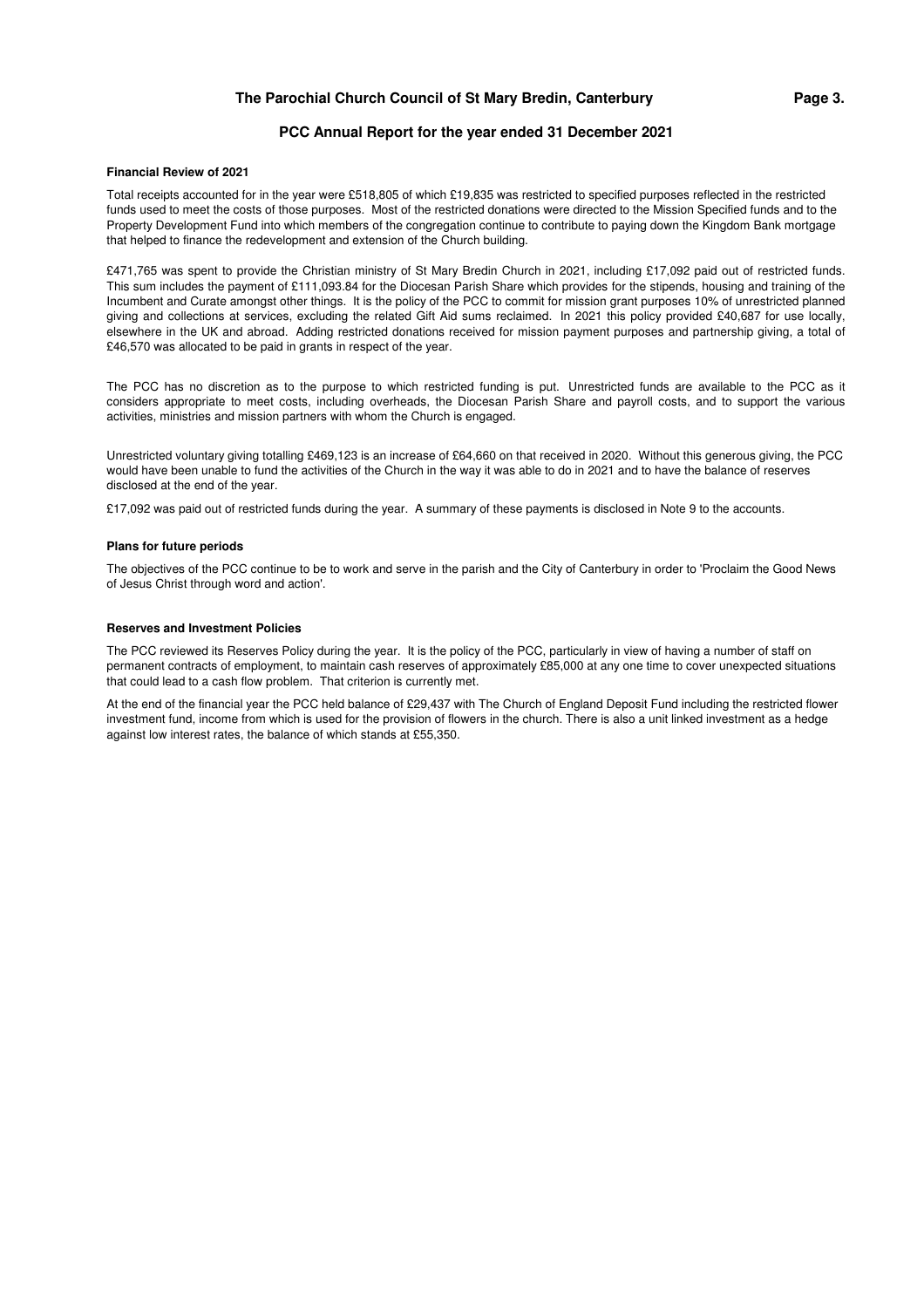## **PCC Annual Report for the year ended 31 December 2021**

### **Statement of responsibilities of the PCC members**

The PCC members are responsible for ensuring that the annual reports and the accounts are prepared in accordance with applicable law and regulations and United Kingdom Accounting Standards (United Kingdom Generally Accepted Accounting Practice).

The law applicable to charities in England and Wales requires the PCC members to ensure that accounts are prepared for each financial year which give a true and fair view of the state of affairs of the charity and of the incoming resources and application of resources of the charity for that period.

In preparing these accounts, the PCC members are required to:

- select suitable accounting policies and then apply them consistently;
- observe the methods and principles in the Charities SORP (Statement of Recommended Practice);
- make judgements and accounting estimates that are reasonable and prudent;
- state whether applicable UK Accounting Standards have been followed, subject to any material departures disclosed and explained in the accounts; and
- prepare the accounts on a going concern basis unless it is inappropriate to presume that the charity will continue in operation.

The PCC members are responsible for keeping adequate accounting records that are sufficient to show and explain the charity's transactions and disclose with reasonable accuracy at any time the financial position of the charity and enable them to ensure that the accounts comply with the Charities Act 2011, the Charity (Accounts and Reports) Regulations, and the provisions of the trust deed. They are also responsible for safeguarding the assets of the charity and hence for taking reasonable steps for the prevention and detection of fraud and other irregularities.

At the date of signing these reports and accounts, the PCC considers that there are no material financial uncertainties about the PCC's ability to continue to operate.

**Rev Barney de Berry (Incumbent) Dated:** 

-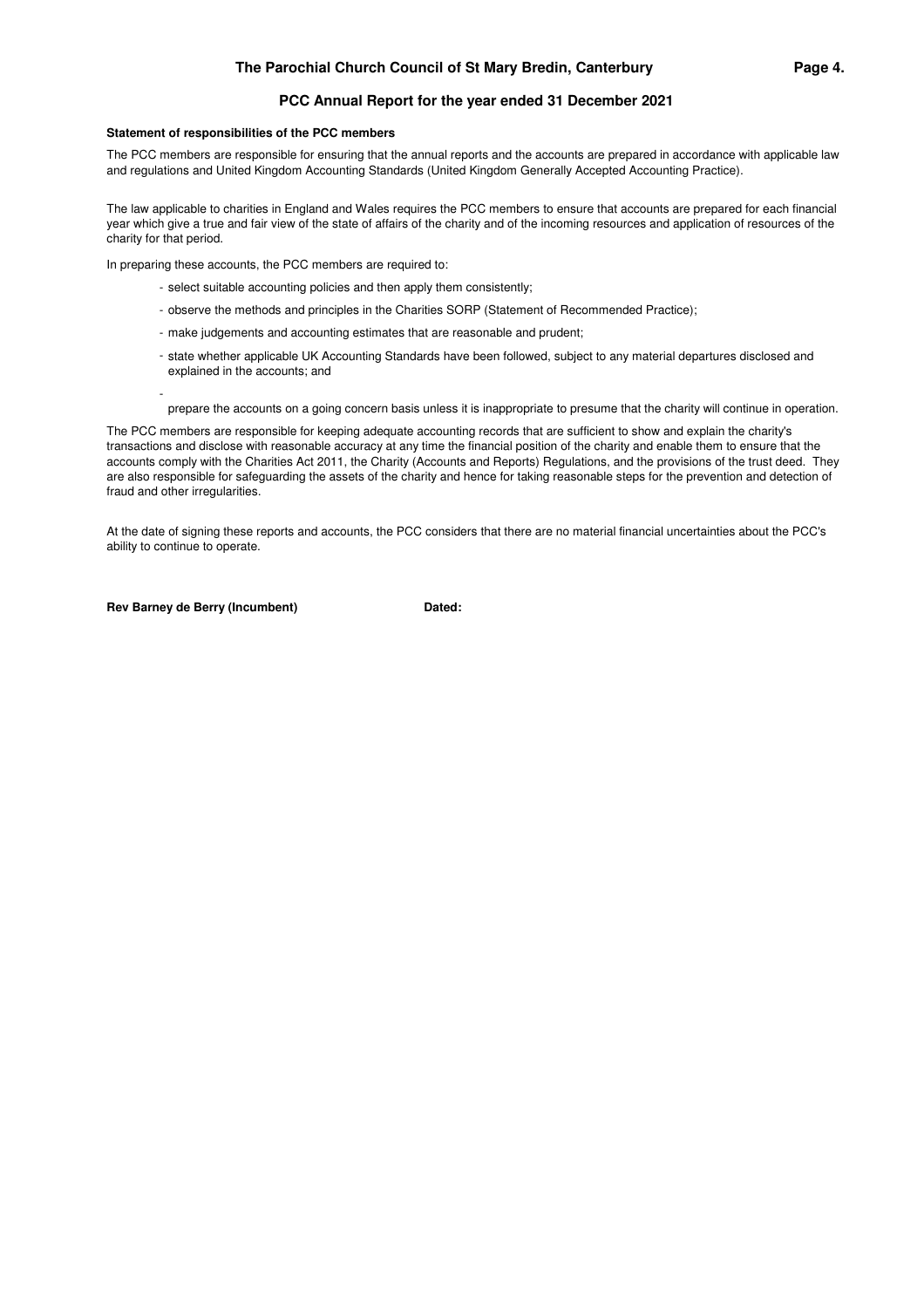# **for the year ended 31 December 2021**

I report to the Trustees on the accounts of the charity for the year ended 31 December 2021, which are set out on pages 6 to 17.

## **Respective responsibilities of trustees and examiner**

The members of the PCC are responsible for the preparation of the accounts. The members of the PCC consider that an audit is not required for this year under section 144(2) of the Charities Act 2011 ('the 2011 Act') and that an independent examination is needed.

It is my responsibility to:

- examine the accounts under section 145 of the 2011 Act;
- follow the procedures laid down in the general Directions given by the Charity Commission under section 145(5)(b) of the 2011 Act; and
- state whether particular matters have come to my attention.

## **Basis of the Independent Examiner's report**

My examination was carried out in accordance with the General Directions given by the Charity Commissioner.

An examination includes a review of the accounting records kept by the charity and a comparison of the accounts presented with those records. It also includes consideration of any unusual items or disclosures in the accounts, and the seeking of explanations from you as trustees concerning any such matters. The procedures undertaken do not provide all the evidence that would be required in an audit and, consequently no opinion is given as to whether the accounts present a 'true and fair view' and the report is limited to those matters set out in the statement below.

## **Independent Examiner's statement**

The charity's gross income exceeded £250,000 and I am qualified to undertake the examination by being a qualified member of the Association of Chartered Certified Accountants.

In connection with my examination, no matter has come to my attention:

- which gives me reasonable cause to believe that, in any material respect, the requirements:
	- (a) to keep accounting records in accordance with section 130 of the 2011 Act; and
	- (b) to prepare accounts which accord with the accounting records and comply with the accounting requirements of the 2011 Act, and the Regulations;

have not been met; or

 to which, in my opinion, attention should be drawn in order to enable a proper understanding of the accounts to be reached.

> **Matthew Sutton FCA Independent Examiner**

**Burgess Hodgson LLP Chartered Accountants 27 New Dover Road Canterbury Kent CT1 3DN**

**Dated:**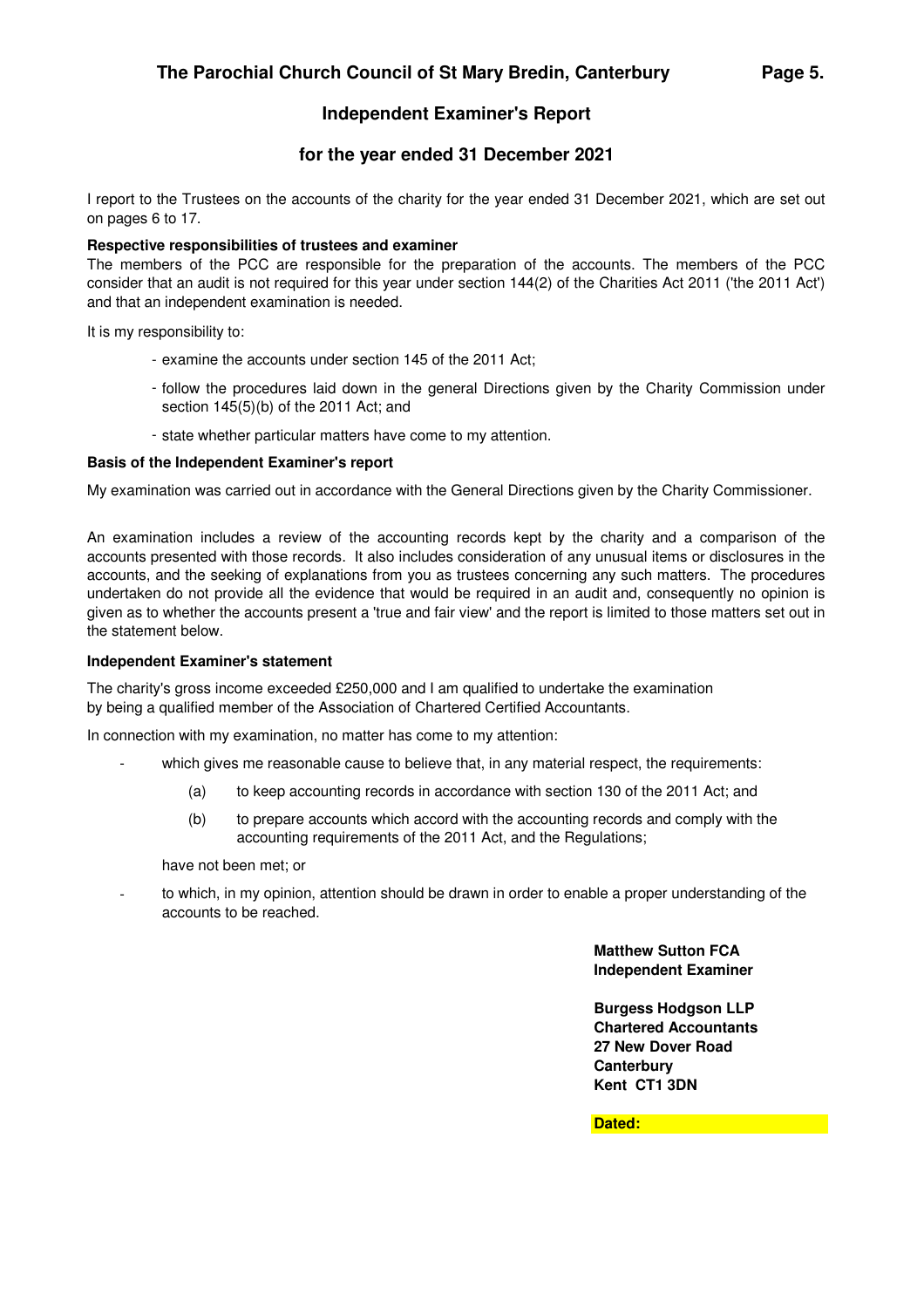# **Statement of Financial Activities**

# **For the year ending 31 December 2021**

| <b>Notes</b> |                                                                      | <b>Unrestricted</b><br><b>Funds</b><br>£ | <b>Restricted</b><br><b>Funds</b><br>£ | <b>Endowment</b><br><b>Funds</b><br>£ | <b>Total</b><br>2021<br>£ | <b>Total</b><br>2020<br>£ |
|--------------|----------------------------------------------------------------------|------------------------------------------|----------------------------------------|---------------------------------------|---------------------------|---------------------------|
| 2            | <b>INCOMING RESOURCES</b><br>Incoming resources from generated funds |                                          |                                        |                                       |                           |                           |
| 2(a)         | Voluntary income                                                     | 469,123                                  | 19,088                                 |                                       | 488,211                   | 427,342                   |
| 2(b)         | Activities for generating funds                                      | 13,354                                   |                                        |                                       | 13,354                    | 9,878                     |
|              | Income from investments                                              | 421                                      | 747                                    |                                       | 1,168                     | 4,412                     |
|              | Incoming resources from charitable activities                        |                                          |                                        |                                       |                           |                           |
| 2(d)         | Church activities<br>2(e) Other incoming resources                   | 12,108<br>3,964                          |                                        |                                       | 12,108<br>3,964           | 5,018                     |
|              |                                                                      |                                          |                                        |                                       |                           |                           |
|              | <b>TOTAL INCOMING RESOURCES</b>                                      | 498,970                                  | 19,835                                 |                                       | 518,805                   | 446,650                   |
| 3            | <b>RESOURCES EXPENDED</b>                                            |                                          |                                        |                                       |                           |                           |
|              | Cost of generating funds                                             |                                          |                                        |                                       |                           |                           |
| 3(a)         | Cost of generation of voluntary                                      |                                          |                                        |                                       |                           |                           |
| 3(b)         | income<br>Fund-raising costs                                         | 10,096                                   |                                        |                                       | 10,096                    | 12,910                    |
|              | Charitable activities                                                |                                          |                                        |                                       |                           |                           |
| 3(c)         | Church activities                                                    | 442,532                                  | 17,092                                 |                                       | 459,624                   | 396,635                   |
| 3(d)         | Governance costs                                                     | 2,046                                    |                                        |                                       | 2,046                     | 1,597                     |
|              |                                                                      |                                          |                                        |                                       |                           |                           |
|              | <b>TOTAL RESOURCES EXPENDED</b>                                      | 454,673                                  | 17,092                                 |                                       | 471,765                   | 411,142                   |
|              |                                                                      |                                          |                                        |                                       |                           |                           |
|              | <b>NET INCOMING RESOURCES BEFORE</b>                                 |                                          |                                        |                                       |                           |                           |
|              | <b>TRANSFERS</b>                                                     | 44,297                                   | 2,743                                  |                                       | 47,040                    | 35,508                    |
|              |                                                                      |                                          |                                        |                                       |                           |                           |
| 9            | Gross transfers between funds                                        | 14,000                                   | (14,000)                               |                                       |                           |                           |
|              | <b>NET (OUTGOING)/ INCOMING RESOURCES</b>                            |                                          |                                        |                                       |                           |                           |
|              | BEFORE OTHER RECOGNISED GAINS                                        |                                          |                                        |                                       |                           |                           |
|              | <b>AND LOSSES</b>                                                    | 58,297                                   | (11, 257)                              |                                       | 47,040                    | 35,508                    |
|              |                                                                      |                                          |                                        |                                       |                           |                           |
|              | Other recognised gains/losses<br>(Loss)/Gain on revaluation          |                                          |                                        |                                       |                           |                           |
|              | of investments                                                       | 3,619                                    |                                        | 3,684                                 | 7,303                     | 1,657                     |
|              |                                                                      |                                          |                                        |                                       |                           |                           |
|              | <b>NET MOVEMENT IN FUNDS</b>                                         | 61,916                                   | (11, 257)                              | 3,684                                 | 54,343                    | 37,165                    |
|              |                                                                      |                                          |                                        |                                       |                           |                           |
|              | <b>Reconciliation of funds</b><br>Balances brought forward           |                                          |                                        |                                       |                           |                           |
|              | 1 January 2021                                                       | 678,104                                  | 24,766                                 | 25,753                                | 728,624                   | 691,458                   |
|              |                                                                      |                                          |                                        |                                       |                           |                           |
|              | <b>Balances carried forward</b>                                      |                                          |                                        |                                       |                           |                           |
|              | 31 December 2021                                                     | 740,021                                  | 13,507                                 | 29,437                                | 782,966                   | 728,624                   |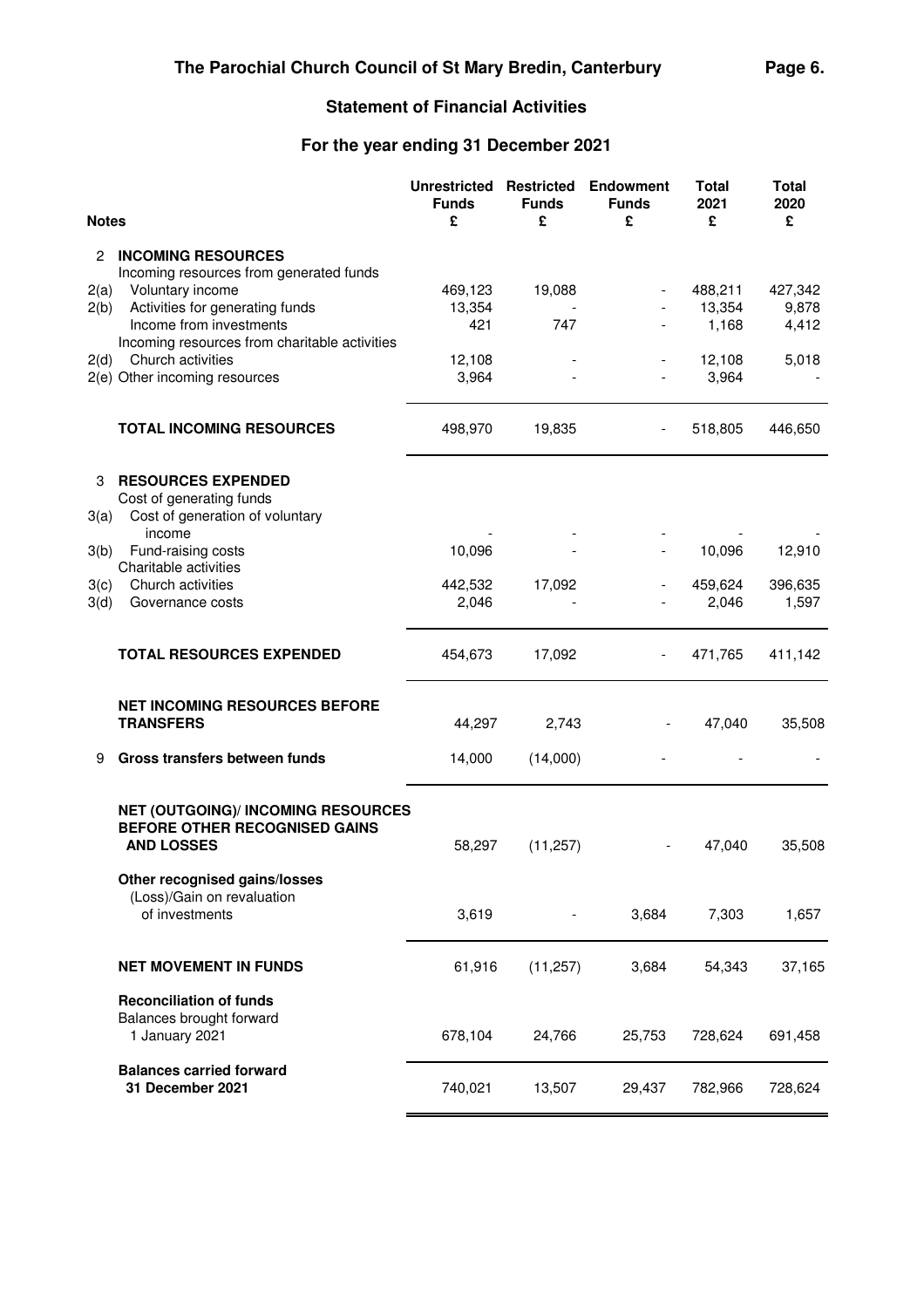## **Balance sheet**

# **As at 31 December 2021**

| <b>Notes</b> |                                                                      | <b>Unrestricted</b><br>funds<br>£ | funds<br>£ | <b>Restricted Endowment</b><br>funds<br>£ | <b>Total</b><br>2021<br>£ | <b>Total</b><br>2020<br>£ |
|--------------|----------------------------------------------------------------------|-----------------------------------|------------|-------------------------------------------|---------------------------|---------------------------|
|              | <b>FIXED ASSETS</b>                                                  |                                   |            |                                           |                           |                           |
| 5(a)         | Tangible                                                             | 728,315                           |            |                                           | 728,315                   | 754,687                   |
| 5(b)         | Investments                                                          | 55,350                            |            | 29,437                                    | 84,786                    | 77,484                    |
|              |                                                                      | 783,664                           |            | 29,437                                    | 813,101                   | 832,171                   |
| 6            | <b>CURRENT ASSETS</b><br>Debtors                                     | 23,015                            |            |                                           | 23,015                    | 12,909                    |
|              | Short term deposits                                                  |                                   |            |                                           |                           | 75,000                    |
|              | Cash at bank and in hand                                             | 266,807                           | 14,842     |                                           | 281,649                   | 152,327                   |
|              |                                                                      | 289,822                           | 14,842     |                                           | 304,664                   | 240,236                   |
| 7            | <b>LIABILITIES</b><br>Creditors - amounts falling due<br>in one year | 51,508                            | 1,335      |                                           | 52,843                    | 26,329                    |
|              | Net current assets                                                   | 238,315                           | 13,507     |                                           | 251,822                   | 213,907                   |
|              | Total assets less current liabilities                                | 1,021,979                         | 13,507     | 29,437                                    | 1,064,923                 | 1,046,078                 |
| 7            | Creditors - amounts falling after<br>one year                        | 289,881                           |            |                                           | 289,881                   | 317,455                   |
|              | <b>TOTAL NET ASSETS</b>                                              | 732,095                           | 13,507     | 29,437                                    | 775,041                   | 728,624                   |
|              | <b>PARISH FUNDS</b>                                                  |                                   |            |                                           |                           |                           |
| 9            | Funds                                                                | 740,021                           | 13,507     | 29,437                                    | 782,966                   | 728,624                   |

**Approved by the Parochial Church Council on and signed on its behalf by :**

**Simon Webster (Honorary Treasurer)**

**Rev Barney de Berry (Incumbent)**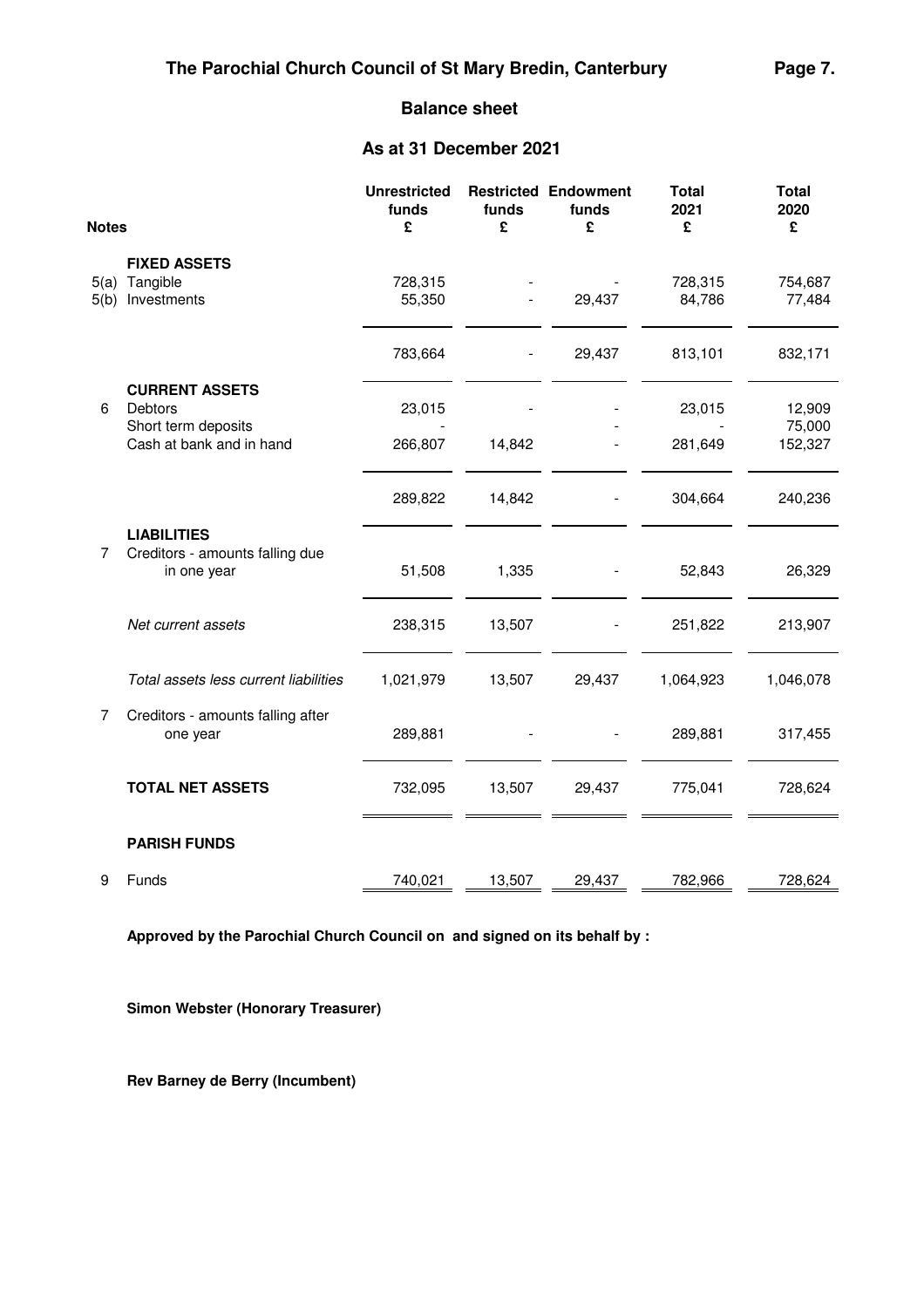### **For the year ending 31 December 2021**

### **1. Accounting policies**

### a) **Statement of Compliance**

These accounts have been prepared in compliance with FRS 102, 'The Financial Reporting Standard applicable in the UK and the Republic of Ireland', the Statement of Recommended Practice applicable to charities preparing their accounts in accordance with the Financial Reporting Standard applicable in the UK and the Republic of Ireland (FRS 102) (Charities SORP (FRS 102)) and the Charities Act 2011.

#### b) **Basis of preparation**

The accounts have been prepared on the historical cost basis, except for the valuation of investment assets, which are shown at market value. The accounts include all transactions, assets and liabilities for which the PCC is responsible in law. They do not include the accounts of church groups that owe their affiliation to another body, nor those that are informal gatherings of church members. The accounts are prepared in pounds sterling, which is the functional currency of the entity.

#### c) **Going concern**

There are no material uncertainties about the charity's ability to continue.

#### d) **Judgements and key sources of estimation uncertainty**

The preparation of the accounts requires the PCC to make judgements, estimates and assumptions that affect the amounts reported. These estimates and judgements are continually reviewed and are based on experience and other factors, including expectations of future events that are believed to be reasonable under the circumstances.

#### e) **Incoming resources**

Planned giving, collections and donations are recognised when received. Tax refunds are recognised when the incoming resource to which they relate is received unless notification of the entitlement is not received in time for this to be processed. Grants and legacies are accounted for when the PCC is legally entitled to the amounts due. Dividends and interest are accounted for when receivable. Income relating to premises lettings is recognised when each letting is completed. All other income is recognised when it is receivable. All incoming resources are accounted for gross.

#### f) **Resources expended**

Grants and donations are accounted for when awarded if that award creates a binding or constructive obligation on the PCC. The diocesan parish share is accounted for when due. All other expenditure including attributable VAT is generally recognised when it is incurred and is accounted for gross.

Direct payroll costs are allocated to the appropriate activity. Support payroll costs and other support costs are allocated to activities on the basis of estimated time spent on that particular activity.

Governance costs include those costs associated with meeting the constitutional and statutory requirements of the PCC and include the Independent Examiner's fee and costs linked to the strategic management of the PCC.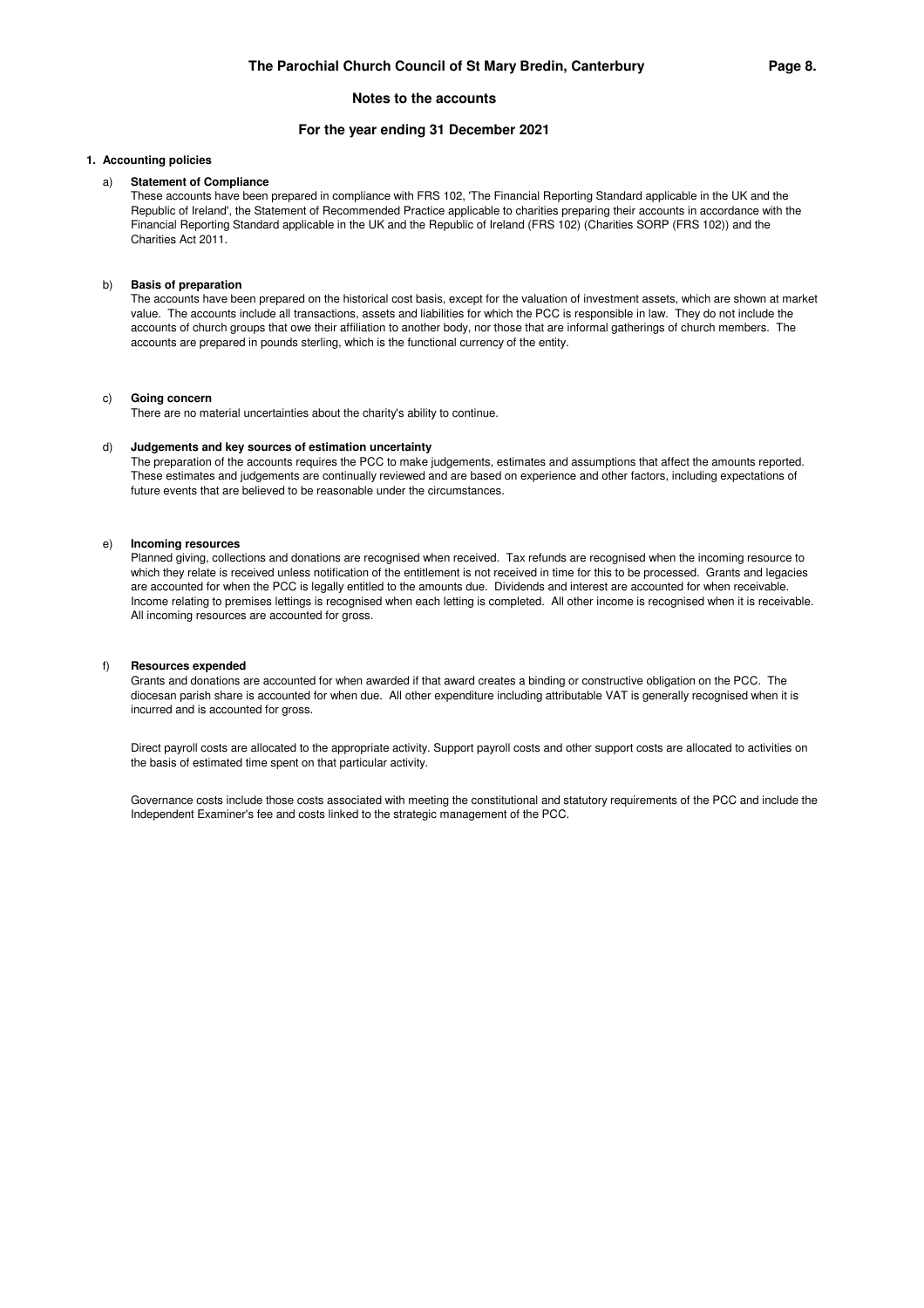### **For the year ending 31 December 2021**

#### **1 Accounting policies (continued)**

#### g) **Tangible fixed assets**

Consecrated and benefice property is not included in the accounts in accordance with section 10 (2)(a) of the Charities Act 2011.

Movable church furnishings held by the incumbent and churchwardens on special trust for the PCC and which require a faculty for disposal are inalienable property, listed in the church's inventory, which can be inspected on request at any reasonable time.

Individual assets or relevant groups of assets with a purchase price of more than £1,000 are depreciated on a straight-line basis. Furniture is depreciated over 5 years and technology equipment (including audio/visual, computers and printers) is depreciated over 3 years.

Buildings and building improvements, specifically the Church Centre, Kendall Hall and the residential property, are depreciated over 50 years from the date of completion or acquisition. Other assets are depreciated over a period between 10 and 15 years.

#### h) **Investments**

Investments held as fixed assets are revalued at the balance sheet date. Realised and unrealised gains and losses on investments are taken to the Statement of Financial Activities.

#### i) **Funds**

Endowment Funds are funds, the capital element of which must be maintained; only income arising from investment of the endowment may be used either as restricted or unrestricted funds depending upon the purpose for which the endowment was established.

Restricted Funds represent (a) income from trusts or endowments which may be expended only on those restricted objects provided in the terms of the trust or bequest, and (b) donations or grants received for a specific object or invited by the PCC for a specific object. The funds may be expended only on the specific object for which they were given. Any balance remaining unspent at the end of each year is required to be carried forward as a balance on that fund. It is not normal practice for the PCC to invest separately for each fund. Interest generated by holding these funds is very small and no allocation of interest received is made to restricted funds.

Designated Funds are funds set aside by decision at a PCC meeting out of unrestricted general funds for specific future purposes or projects.

Unrestricted Funds are general funds which can be used for normal church activities for which the PCC is responsible.

#### j) **Pension costs**

The PCC contributes to a defined contribution pension scheme for permanent employees. Contributions to this scheme are charged to the Statement of Financial Activities in the period in which they are paid.

#### k) **Taxation**

As a registered charity the PCC is exempt from corporation tax.

#### l) **Financial instruments**

The PCC has only financial assets and financial liabilities of a kind that qualify as basic financial instruments. Basic financial instruments are initially recognised at transaction value and subsequently measured at their settlement value.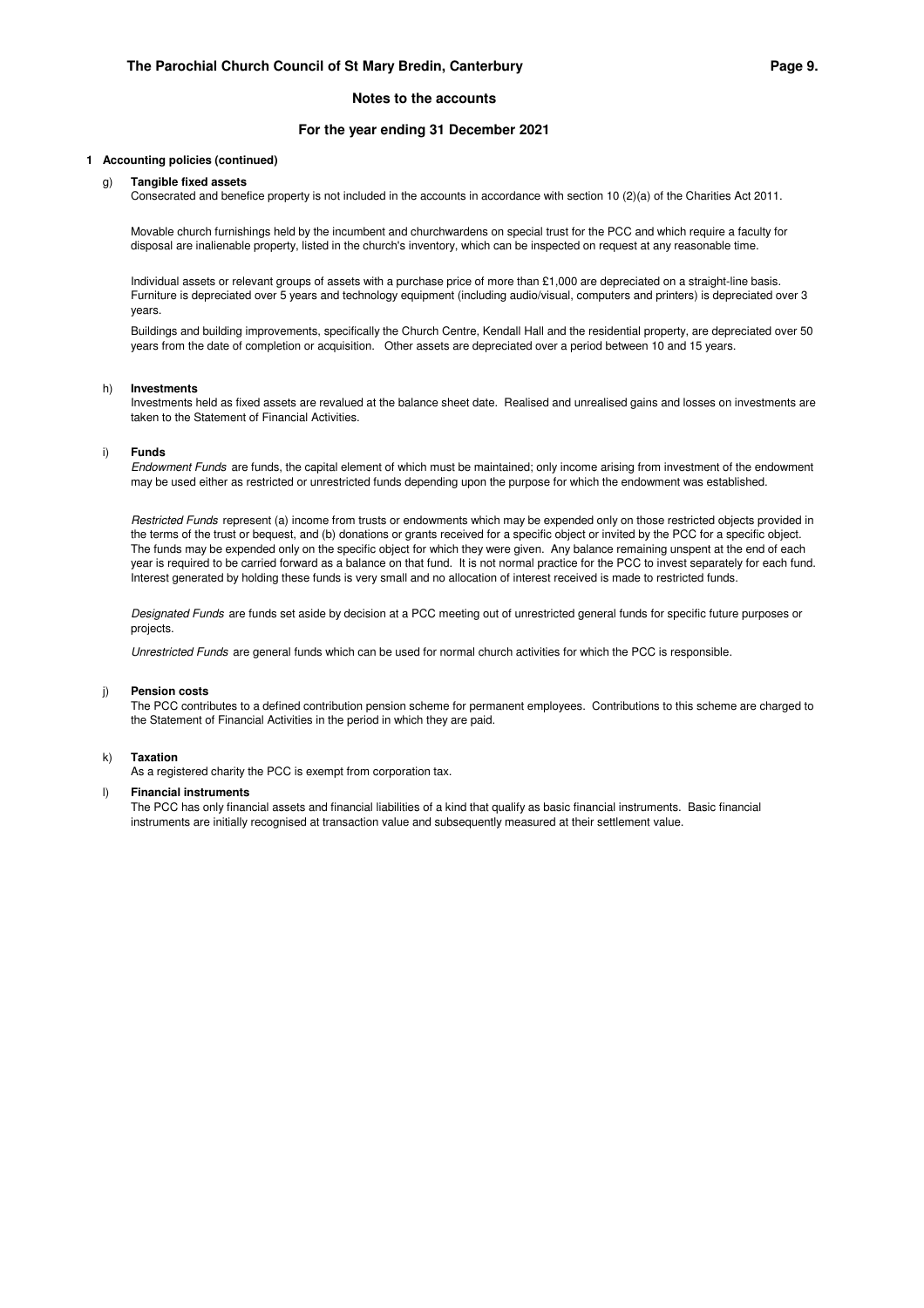# **For the year ending 31 December 2021**

| 2. INCOMING RESOURCES                                       | <b>Unrestricted</b><br><b>Funds</b><br>£ | <b>Restricted</b><br><b>Funds</b><br>£ | <b>Endowment</b><br><b>Funds</b><br>£ | <b>Total</b><br>2021<br>£ | <b>Total</b><br>2020<br>£ |
|-------------------------------------------------------------|------------------------------------------|----------------------------------------|---------------------------------------|---------------------------|---------------------------|
| 2(a) Voluntary income                                       |                                          |                                        |                                       |                           |                           |
| Planned giving:                                             |                                          |                                        |                                       |                           |                           |
| Gift Aid donations                                          | 241,390                                  | 11,336                                 |                                       | 252,726                   | 237,894                   |
| Tax recoverable                                             | 60,347                                   | 2,909                                  |                                       | 63,256                    | 59,474                    |
| Other                                                       | 64,664                                   | 550                                    |                                       | 65,214                    | 53,031                    |
| Collections at services (open plate)                        | 9,689                                    | 2,945                                  |                                       | 12,634                    | 13,252                    |
| Tax recoverable for unidentified giving                     | 195                                      |                                        |                                       | 195                       | 500                       |
| Collections at groups (open plate)<br>Gift days:            | 649                                      |                                        |                                       | 649                       | 631                       |
| Gift Aid donations                                          | 28,578                                   | 500                                    |                                       | 29,078                    | 23,100                    |
| Tax recoverable                                             | 7,145                                    | 125                                    |                                       | 7,270                     | 5,775                     |
| Other                                                       | 56,405                                   |                                        |                                       | 56,405                    | 26,418                    |
| Donations, appeals, etc.:                                   |                                          |                                        |                                       |                           |                           |
| Gift Aid donations                                          |                                          |                                        |                                       |                           |                           |
| Tax recoverable                                             |                                          |                                        |                                       |                           |                           |
| Other                                                       | 62                                       | 723                                    |                                       | 784                       | 7,139                     |
| Gift Aid received re donation in the prior year<br>Legacies |                                          |                                        |                                       |                           | 128                       |
|                                                             | 469,123                                  | 19,088                                 |                                       | 488,211                   | 427,342                   |
| 2(b) Activities for generating funds                        |                                          |                                        |                                       |                           |                           |
| Church property lettings (for non-church                    |                                          |                                        |                                       |                           |                           |
| purposes)                                                   | 13,082                                   |                                        |                                       | 13,082                    | 9,573                     |
| Fund-raising events<br>Other                                |                                          |                                        |                                       |                           |                           |
|                                                             | 272                                      |                                        |                                       | 272                       | 305                       |
|                                                             | 13,354                                   |                                        |                                       | 13,354                    | 9,878                     |
| 2(c) Income from investments                                |                                          |                                        |                                       |                           |                           |
| <b>Dividends</b>                                            |                                          | 747                                    |                                       | 747                       | 721                       |
| Interest                                                    | 421                                      |                                        |                                       | 421                       | 3,691                     |
|                                                             | 421                                      | 747                                    |                                       | 1,168                     | 4,412                     |
| 2(d) Income from church activities                          |                                          |                                        |                                       |                           |                           |
| Church property lettings (for church                        |                                          |                                        |                                       |                           |                           |
| purposes)                                                   | 705                                      |                                        |                                       | 705                       | 446                       |
| Fees for weddings and funerals                              | 1,861                                    |                                        |                                       | 1,861                     | 2,213                     |
| Fees for courses and events                                 | 9,542                                    |                                        |                                       | 9,542                     | 2,359                     |
|                                                             | 12,108                                   |                                        |                                       | 12,108                    | 5,018                     |
| 2(e) Other incoming resources                               |                                          |                                        |                                       |                           |                           |
| Gain on sale of fixed assets<br>Government grant income     | 3,964                                    |                                        |                                       | 3,964                     |                           |
| <b>Total incoming resources</b>                             | 495,006                                  | 19,835                                 |                                       | 518,805                   | 446,650                   |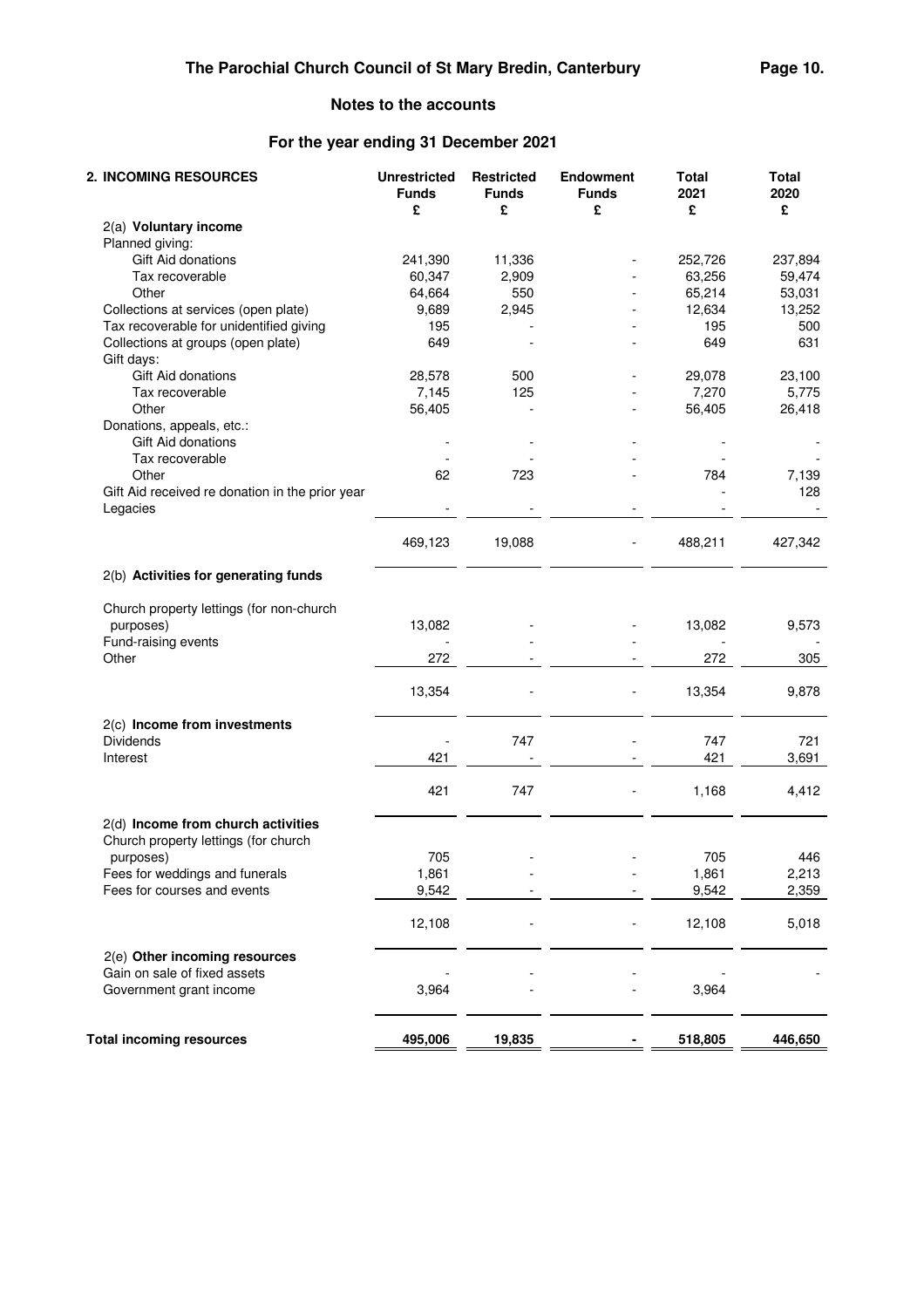## **For the year ending 31 December 2021**

| £<br>£<br>£<br>3(a) Generation of voluntary income<br>Costs of appeals, grants, etc.<br>3(b) Fund-raising costs<br>Attributable to church property lettings<br>10,096<br>Cost of fund raising events<br>10,096 | £<br>10,096<br>10,096<br>46,570<br>111,094<br>41,068<br>15,620<br>854 | £<br>12,910<br>12,910<br>45,478<br>109,994<br>37,591<br>11,752 |
|----------------------------------------------------------------------------------------------------------------------------------------------------------------------------------------------------------------|-----------------------------------------------------------------------|----------------------------------------------------------------|
|                                                                                                                                                                                                                |                                                                       |                                                                |
|                                                                                                                                                                                                                |                                                                       |                                                                |
|                                                                                                                                                                                                                |                                                                       |                                                                |
|                                                                                                                                                                                                                |                                                                       |                                                                |
|                                                                                                                                                                                                                |                                                                       |                                                                |
| 3(c) Charitable activities                                                                                                                                                                                     |                                                                       |                                                                |
| Total Missionary and Charitable giving<br>40,687<br>5,883                                                                                                                                                      |                                                                       |                                                                |
| Ministry: Diocesan parish share<br>111,094                                                                                                                                                                     |                                                                       |                                                                |
| Other ministry costs<br>40,669<br>399                                                                                                                                                                          |                                                                       |                                                                |
| 15,620<br>Clergy support<br>$\blacksquare$                                                                                                                                                                     |                                                                       |                                                                |
| Parsonage houses costs<br>854                                                                                                                                                                                  |                                                                       | 1,347                                                          |
| Music ministry<br>1,619                                                                                                                                                                                        | 1,619                                                                 | 10,446                                                         |
| 2,998<br>Pastoral ministry                                                                                                                                                                                     | 2,998                                                                 | 2,251                                                          |
| Youth and Children ministries<br>62,353                                                                                                                                                                        | 62,353                                                                | 44,903                                                         |
| 737<br>Students ministry                                                                                                                                                                                       | 737                                                                   | 655                                                            |
| 39,197<br>Church running<br>201                                                                                                                                                                                | 39,398                                                                | 34,942                                                         |
| Church maintenance and repairs<br>18,899                                                                                                                                                                       | 18,899                                                                | 8,400                                                          |
| Upkeep of services<br>38                                                                                                                                                                                       | 38                                                                    |                                                                |
| Upkeep of churchyard<br>452<br>٠                                                                                                                                                                               | 452                                                                   | 203                                                            |
| Cost of courses and events<br>45                                                                                                                                                                               | 45                                                                    | 1,231                                                          |
| 17,470<br>Cost of group meetings<br>10,609                                                                                                                                                                     | 28,078                                                                | 8,946                                                          |
| 11,250<br>Discipleship Year costs                                                                                                                                                                              | 11,250                                                                | 2,495                                                          |
| Church Hall and Centre                                                                                                                                                                                         |                                                                       |                                                                |
| running costs and repairs<br>38,769                                                                                                                                                                            | 38,769                                                                | 35,505                                                         |
| Finance charges<br>11,382                                                                                                                                                                                      | 11,382                                                                | 12,776                                                         |
| Depreciation charges on:                                                                                                                                                                                       |                                                                       |                                                                |
| Furnishings and equipment<br>4,891                                                                                                                                                                             | 4,891                                                                 | 4,210                                                          |
| Church Hall and Church                                                                                                                                                                                         |                                                                       |                                                                |
| 23,510<br>improvements                                                                                                                                                                                         | 23,510                                                                | 23,510                                                         |
| 442,532<br>17,092                                                                                                                                                                                              | 459,624                                                               | 396,635                                                        |
|                                                                                                                                                                                                                |                                                                       |                                                                |
| 3(d) Governance costs                                                                                                                                                                                          |                                                                       |                                                                |
| 512<br>Staff costs                                                                                                                                                                                             | 512                                                                   | 389                                                            |
| Independent Examiner's fees<br>1,446                                                                                                                                                                           | 1,446                                                                 | 1,147                                                          |
| Adjustment re prior year fees                                                                                                                                                                                  |                                                                       |                                                                |
| Professional fees                                                                                                                                                                                              |                                                                       |                                                                |
| Support costs<br>87                                                                                                                                                                                            | 87                                                                    | 61                                                             |
| 2,046                                                                                                                                                                                                          | 2,046                                                                 | 1,597                                                          |
|                                                                                                                                                                                                                |                                                                       |                                                                |
|                                                                                                                                                                                                                |                                                                       |                                                                |
| 454,673<br><b>TOTAL RESOURCES EXPENDED</b><br>17,092                                                                                                                                                           | 471,765                                                               | 411,142                                                        |

Included in the Resources Expended, Fund Raising and Charitable Activities costs, disclosed in Notes 3(b) and 3(c) above are wages and support costs allocated on the basis of the proportion of time that members of staff spend being involved in the various areas of activity. The balance of the total costs for each category of expense which is shown above represents direct costs incurred during the year. Further analysis of some of the activity headings above is shown in Note 3 (continued) on Page 12.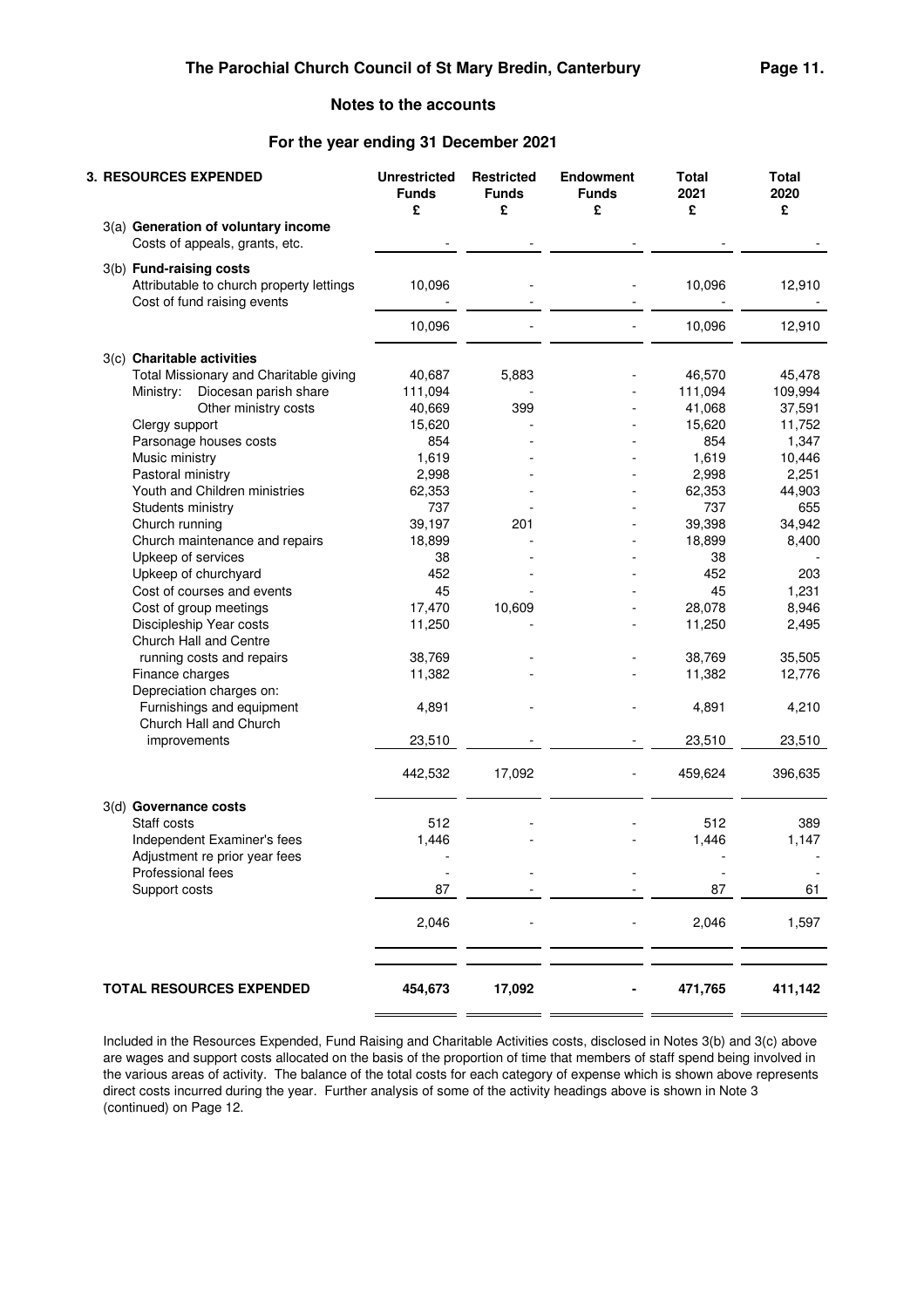# **For the year ending 31 December 2021**

## **3. RESOURCES EXPENDED (continued)**

| Allocation of wages and support costs                  |                                      |                                |                                     | Other                        |                             | <b>Total</b>                          |
|--------------------------------------------------------|--------------------------------------|--------------------------------|-------------------------------------|------------------------------|-----------------------------|---------------------------------------|
|                                                        | <b>Direct</b><br><b>Payroll</b><br>£ | <b>Support</b><br>Payroll<br>£ | <b>Total</b><br><b>Payroll</b><br>£ | <b>Support</b><br>costs<br>£ | <b>Direct</b><br>costs<br>£ | <b>Allocated</b><br><b>Costs</b><br>£ |
|                                                        |                                      |                                |                                     |                              |                             |                                       |
| Attributable to church<br>property lettings            | 3,810                                | 4,067                          | 7,877                               | 1,343                        | 876                         | 10,096                                |
| Diocese re Associate Vicar<br>and other ministry costs |                                      |                                |                                     |                              | 40,669                      | 40,669                                |
| Incumbent activities                                   |                                      | 11,736                         | 11,736                              | 2,001                        | 1,883                       | 15,620                                |
| Music                                                  |                                      |                                |                                     |                              | 1,619                       | 1,619                                 |
| Pastoral                                               |                                      | 2,561                          | 2,561                               | 437                          |                             | 2,998                                 |
| Youth and Children                                     | 44,390                               | 5,215                          | 49,605                              | 8,457                        | 4,291                       | 62,353                                |
| <b>Students</b>                                        |                                      |                                |                                     |                              | 737                         | 737                                   |
| Discipleship Year costs                                |                                      | 1,280                          | 1,280                               | 218                          | 9,752                       | 11,250                                |
| Church running                                         | 4,465                                | 23,718                         | 28,183                              | 4,805                        | 6,208                       | 39,197                                |
| Church maintenance and<br>repairs                      | 3,376                                | 1.401                          | 4,777                               | 814                          | 13,308                      | 18,899                                |
| Upkeep of services                                     |                                      |                                |                                     |                              | 38                          | 38                                    |
| Cost of group meetings                                 | 8,241                                | 921                            | 9,162                               | 1,562                        | 6,746                       | 17,470                                |
| Church Hall/Centre                                     | 11,109                               | 2,265                          | 13,374                              | 2,280                        | 23,114                      | 38,769                                |
| Governance                                             |                                      | 512                            | 512                                 | 87                           | 1,446                       | 2,046                                 |
|                                                        | 75,391                               | 53,677                         | 129,068                             | 22,004                       | 110,688                     | 261,759                               |

| Other support costs included above: | <b>Total</b><br>2021 | <b>Total</b><br>2020 |
|-------------------------------------|----------------------|----------------------|
|                                     | £                    | £                    |
| Printing, postage and stationery    | 3,013                | 1,919                |
| Telephone                           | 1,384                | 1,493                |
| Website and IT costs                | 12,529               | 9,712                |
| Recruitment and staff training      | 3,706                | 1,124                |
| Repairs and maintenance             | 569                  | 1,322                |
| Payroll services                    | 741                  | 924                  |
| Travelling                          | 62                   | 499                  |
| Canteen                             |                      | 16                   |
| Other costs                         |                      |                      |
|                                     | 22,004               | 17,009               |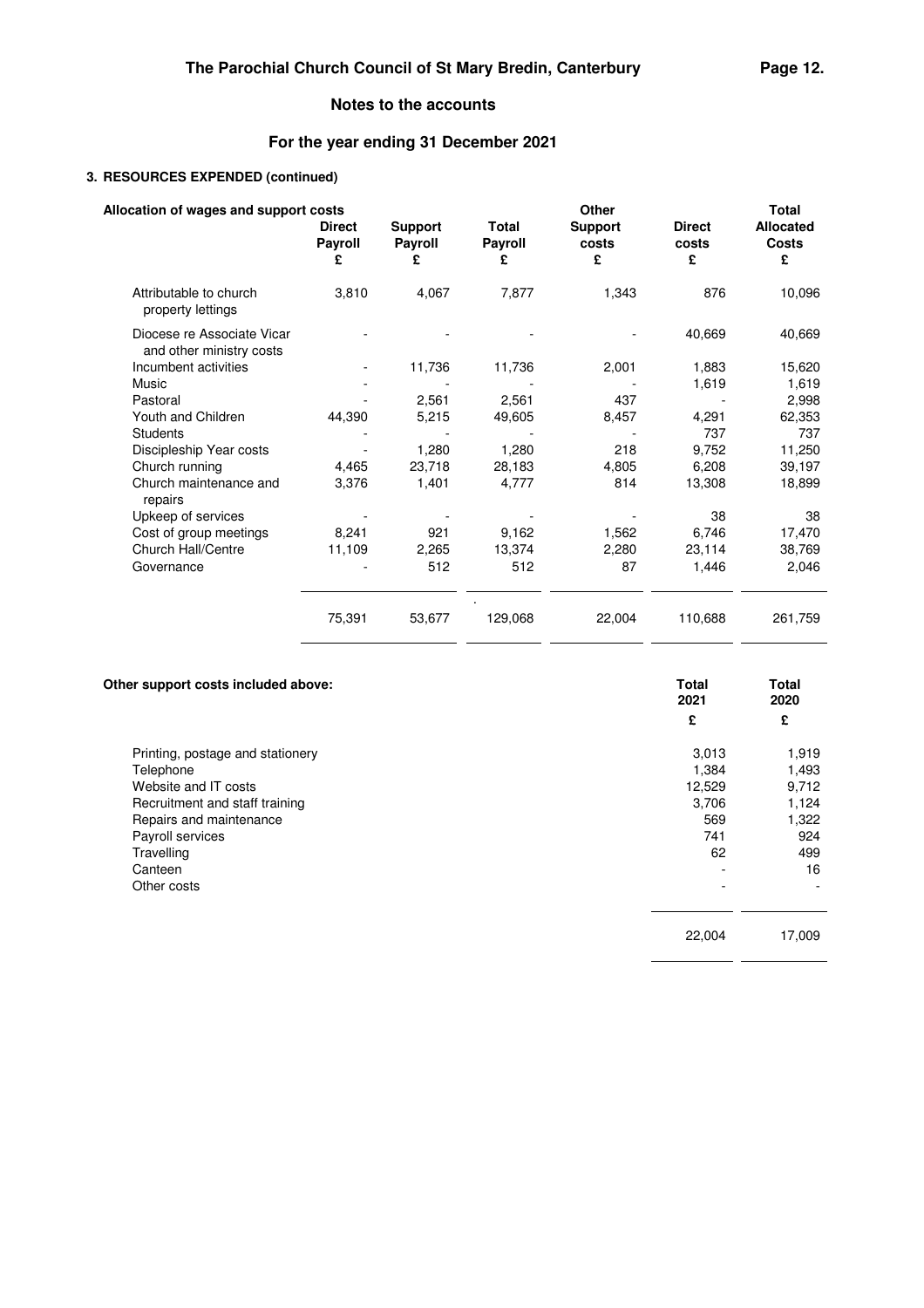### **For the year ending 31 December 2021**

| <b>4. STAFF COSTS</b>               | <b>Total</b><br>2021<br>£ | <b>Total</b><br>2020<br>£ |
|-------------------------------------|---------------------------|---------------------------|
| $4(a)$ Wages and salaries           |                           |                           |
| Wages and salaries                  | 124,795                   | 101,994                   |
| <b>Employers National Insurance</b> | 4,790                     | 2,466                     |
| Pension costs                       | 3,445                     | 3,236                     |
|                                     | 133,030                   | 107,696                   |

The average number of employees including temporary staff during the year, calculated on the basis of full time equivalents, was as follows:

|                               | 2021<br><b>Number</b> | 2020<br><b>Number</b> |
|-------------------------------|-----------------------|-----------------------|
| Church Hall/Centre            | 1.7                   | 1.2                   |
| Youth and children            | 2.0                   | 1.4                   |
| Administration and management | 4.4                   | 3.4                   |
|                               | 8.0                   | 6.0                   |

The full time equivalent information represents 8 ( 2020: 6 ) paid members of staff, some of whom work full time and some part time. Volunteers who serve in church activities and ministries are not included in these statistics.

During the year the PCC contributed to the defined contribution pension scheme £3,445 (2020 - £3,236) on behalf of employees who have not opted-out of the scheme. Of these contributions no amounts remained outstanding at the year end ( 2020 - £Nil ).

The incumbent, associate vicar and curate are remunerated by the Diocese. Part of the Diocesan parish share disclosed above contributes towards the cost of the incumbent and curate.

No member of staff earned over £60,000 during the year ( 2020: None ).

### 4(b) **Payments to PCC Members and Related Parties**

No member of the PCC received remuneration or benefits in respect of their services as members of the PCC during the year ( 2019: None ). Pam Webster who is the PCC secretary was reimbursed £34 in Decembere for staff thankyou flowers. No other PCC members were reimbursed expenses during the year other than for operating costs incurred on

.<br>Katie Mickleburgh who was a member of the PCC was appointed as a temporary part time cleaner on the 16.10.2020 until 31.03.2021 and was paid £2,314.02 (£2,041.08 in 2020). From 01.04.2021 she was appointed as Church Manager and resigned from the PCC as of the 31.03.21

A payment of £500 from the investment fund was made, to a company whom a PCC member works for, in relation to administrating the investment with Quilter (was Old Mutual Wealth).

Use of the Family Fund is at the discretion of the incumbent and churchwardens. There was £75 available in this fund in 2021 (£125 2020) and no of payments were made out of the Family Fund in 2021 (£50 2020). No payments were made to individuals related to PCC members ( 2020: £Nil ).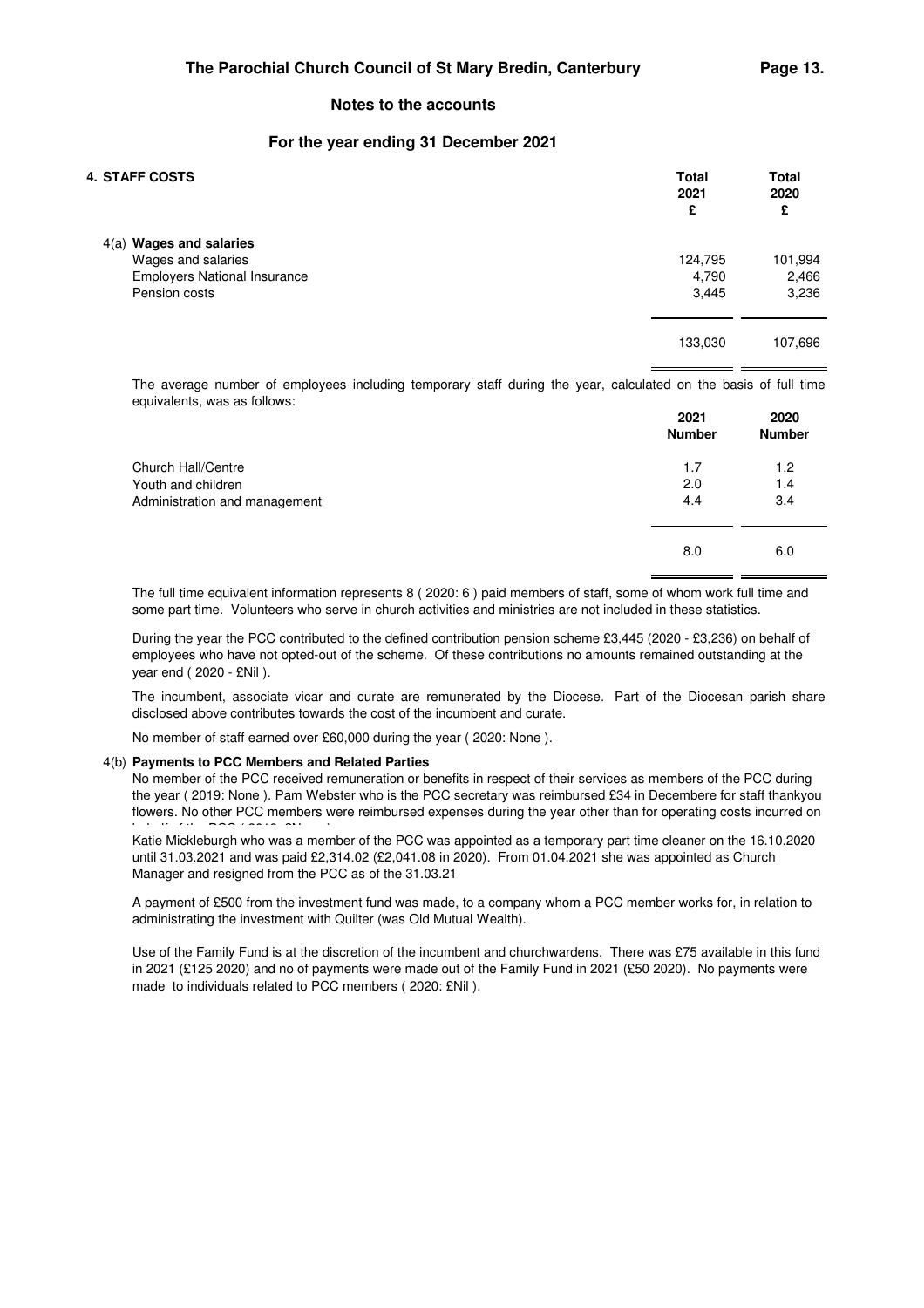## **For the year ending 31 December 2021**

## **5. FIXED ASSETS**

| (a) <b>Tangible</b><br>Cost:          | <b>Buildings &amp;</b><br><b>Improvements</b> | <b>Furniture &amp;</b><br><b>Equipment</b> | Total<br>£ |
|---------------------------------------|-----------------------------------------------|--------------------------------------------|------------|
| At 1 January 2021                     | 1,054,886                                     | 177,894                                    | 1,232,780  |
| Additions at cost                     |                                               | 2,028                                      | 2,028      |
| <b>Disposals</b>                      |                                               |                                            | 0          |
| At 31 December 2021                   | 1,054,886                                     | 179,923                                    | 1,234,809  |
| Depreciation                          |                                               |                                            |            |
| At 1 January 2021                     | 307,868                                       | 170,224                                    | 478,092    |
| Accumulated depreciation on disposals |                                               |                                            | 0          |
| Charge for the year                   | 23,510                                        | 4,891                                      | 28,402     |
| At 31 December 2021                   | 331,378                                       | 175,116                                    | 506,494    |
| Net book value                        |                                               |                                            |            |
| At 31 December 2021                   | 723,508                                       | 4,807                                      | 728,315    |
| At 31 December 2020                   | 747,018                                       | 7,670                                      | 754,688    |
|                                       |                                               |                                            |            |

The buildings comprise the cost of improvements to the Church building, the cost of the Link and Church Centre, the cost of Kendall Hall, the cost of land on which the Kendall Hall stands and the cost of residential accommodation for use by the Associate Vicar together with the cost of improvements to those properties.

The PCC holds in trust for the Diocese of Canterbury, the Church building and land on which the Church building, the gardens, the car park, the Link and Church Centre stand. The PCC is responsible for the maintenance of the grounds and fabric of these premises.

The residential accommodation purchased for use by the Associate Vicar is held by The Canterbury Diocesan Board of Finance as custodian trustee for the PCC. The PCC is responsible for maintenance of the grounds and fabric of this property and also for the council tax and water charges.

| (b) Investments                                        |                 |
|--------------------------------------------------------|-----------------|
| <b>CBF Church of England fund</b>                      |                 |
| Market value 1 January 2021<br>Revaluation gain/(loss) | 25,753<br>3,684 |
| Market value at 31 December 2021                       | 29.437          |
|                                                        |                 |

The investment consists of 1,257 income shares in the CBF Church of England Investment Fund.

## **Quilter**

| Market value 1 January 2021      | 51.731 |
|----------------------------------|--------|
| Revaluation gain/(loss)          | 3.619  |
| Market value at 31 December 2021 | 55.350 |

In 2020, the PCC purchased an investment in a portfolio of unit trusts on the Old Mutual Wealth (now Quilter) platform for £50,000.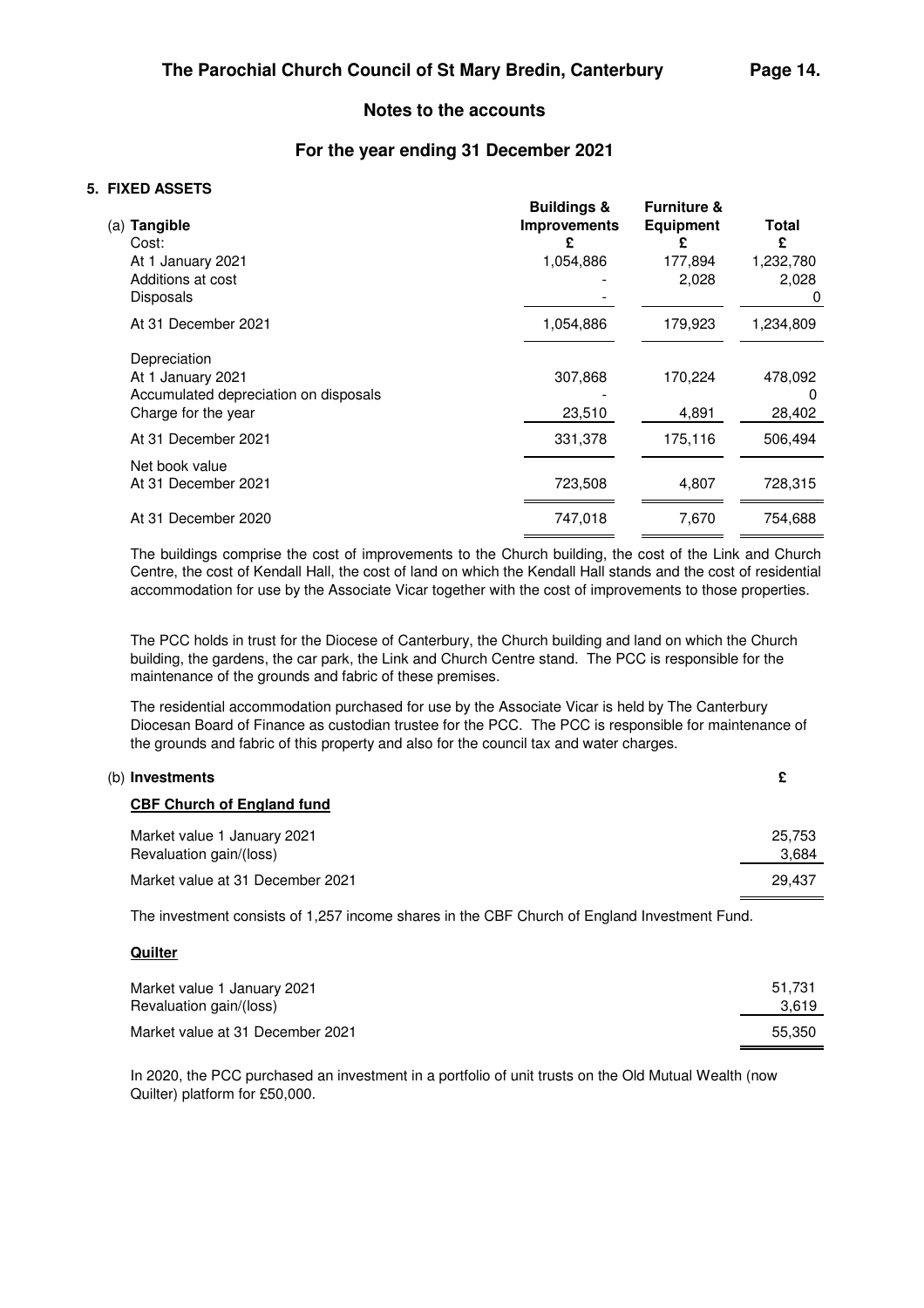## **For the year ending 31 December 2021**

| 6. DEBTORS                                 | <b>Unrestricted</b><br><b>Funds</b><br>£ | <b>Restricted</b><br><b>Funds</b><br>£ | <b>Endowment</b><br><b>Funds</b><br>£ | <b>Total</b><br>2021<br>£ | <b>Total</b><br>2020<br>£ |
|--------------------------------------------|------------------------------------------|----------------------------------------|---------------------------------------|---------------------------|---------------------------|
| Gift Aid tax recoverable<br><b>Debtors</b> | 6,787<br>1,379                           | -                                      | -<br>$\overline{\phantom{a}}$         | 6,787<br>1,379            | 5,548                     |
| Accrued income                             | -                                        |                                        | $\,$                                  |                           |                           |
| Prepayments                                | 14,849                                   | -                                      | $\overline{\phantom{a}}$              | 14,849                    | 7,361                     |
|                                            | 23,015                                   |                                        | $\overline{\phantom{a}}$              | 23,015                    | 12,909                    |

Prepayments includes £8,505 which is for the Ashburnham weekend taking place in 2022

| 7. LIABILITIES                                     | <b>Unrestricted</b><br><b>Funds</b><br>£ | <b>Restricted</b><br><b>Funds</b><br>£ | <b>Endowment</b><br><b>Funds</b><br>£ | <b>Total</b><br>2021<br>£ | Total<br>2020<br>£ |
|----------------------------------------------------|------------------------------------------|----------------------------------------|---------------------------------------|---------------------------|--------------------|
| Creditors - amounts falling due in one year        |                                          |                                        |                                       |                           |                    |
| <b>Trade Creditors</b>                             | 11,006                                   |                                        |                                       | 11,006                    | 6,434              |
| <b>Other Creditors</b>                             | 650                                      |                                        |                                       | 650                       | 600                |
| Loans (see below)                                  | 13,300                                   |                                        |                                       | 13,300                    | 13,300             |
| Deferred Income                                    | 15,865                                   |                                        |                                       | 15,865                    | $\Omega$           |
| Accruals                                           | 10,686                                   | 1,335                                  |                                       | 12,021                    | 5,993              |
|                                                    | 51,508                                   | 1,335                                  |                                       | 52,842                    | 26,327             |
| Creditors - amounts falling after one year         |                                          |                                        |                                       |                           |                    |
| Loans                                              |                                          |                                        |                                       |                           |                    |
| Kingdom Bank Limited                               |                                          |                                        |                                       |                           |                    |
| Church renovation                                  | 39,369                                   |                                        |                                       | 39,369                    | 42,450             |
| Residential accommodation                          | 263,813                                  |                                        |                                       | 263,813                   | 288,305            |
| Included in amounts falling<br>due within one year | (13,300)                                 |                                        |                                       | (13,300)                  | (13,300)           |
|                                                    | 289,881                                  |                                        |                                       | 289,881                   | 317,455            |

A Kingdom Bank Limited loan to finance part of the church premises renovation is repayable over thirty years is charged at 2.5% over bank base rate and the loan is secured over freehold property consisting of the Kendal owned by the PCC. During the year £3,082 of this loan was repaid from regular monthly payments. At balance of the loan amounted to £39,368.65.

The two Kingdom Bank Limited loans to finance the residential accommodation are repayable over 25 years on these loans is charged at 3.5% over bank base rate and the loans are secured partly over the freehold property and partly over the freehold property consisting of the Kendall Hall and gardens. Both properties offered as  $\epsilon$ are owned by the PCC. During the year, £10,492 of the loans was repaid from regular monthly repayments  $\epsilon$ property fund. At the year end date the balance of the loans amounted to £263,813.

Accruals is much higher than last year due to the defereed incomeof £15,865 for the Ashburnham weekend  $\iota$ in 2022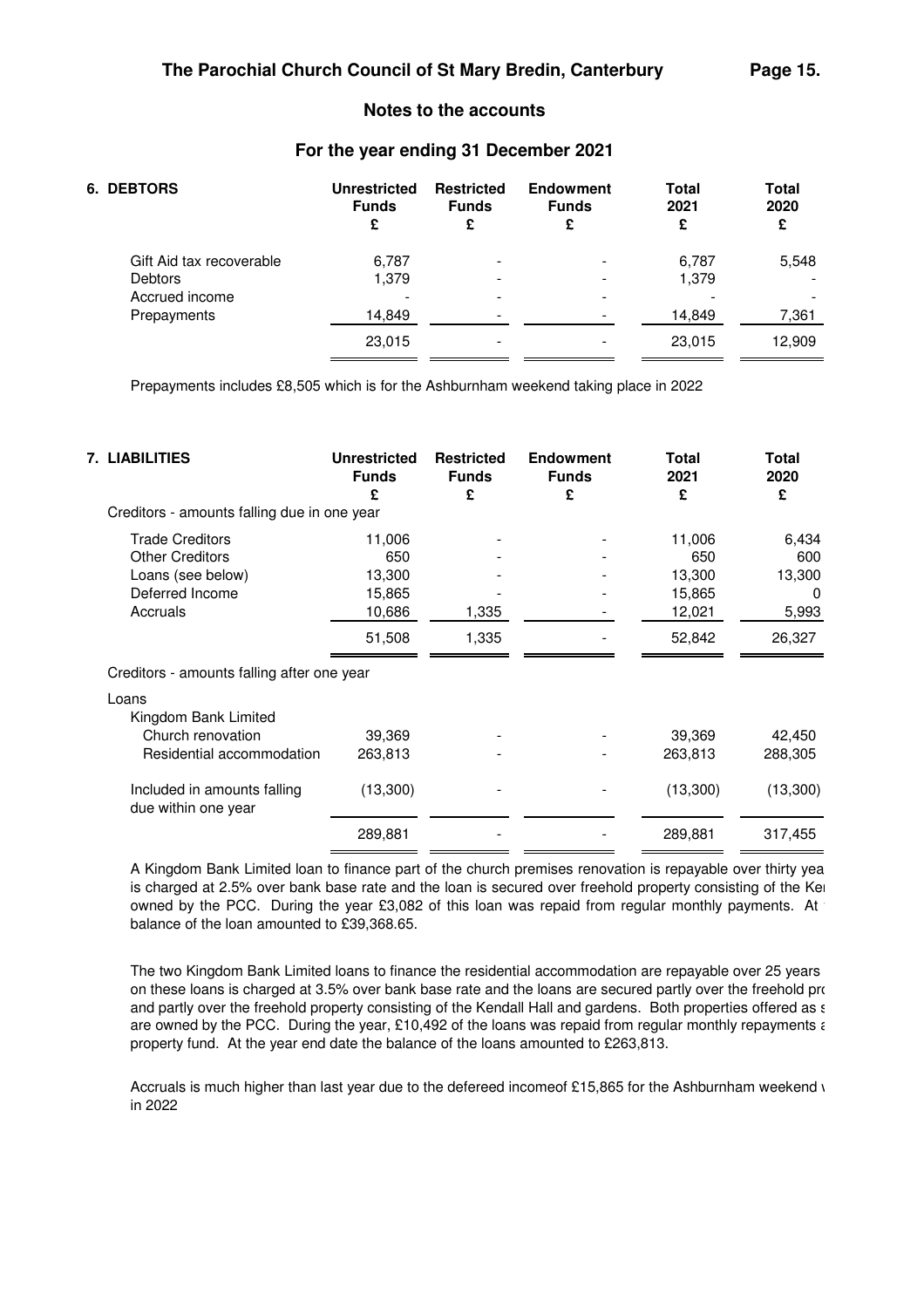## **For the year ending 31 December 2021**

## **8. FINANCIAL INSTRUMENTS**

| Assets:                                                    | 2021              | 2020             |
|------------------------------------------------------------|-------------------|------------------|
| Cash and bank balances<br>Debtors and gift aid recoverable | 281,649<br>8,166  | 227,327<br>5,548 |
|                                                            | 289,815           | 232,875          |
| Liabilities:                                               |                   |                  |
| Mortgage loans (Note 7)<br>Creditors                       | 303,182<br>11,656 | 330,755<br>7,034 |
|                                                            | 314,838           | 337,789          |

The mortgage loans are in the form of secured loans with a variable interest rate. The risk facing the PCC is that interest rates will rise as the UK economic situation changes. The PCC considers that any increase in interest rate will be covered by increasing gifts or by reducing overheads to ensure that the PCC maintains its reserves policy.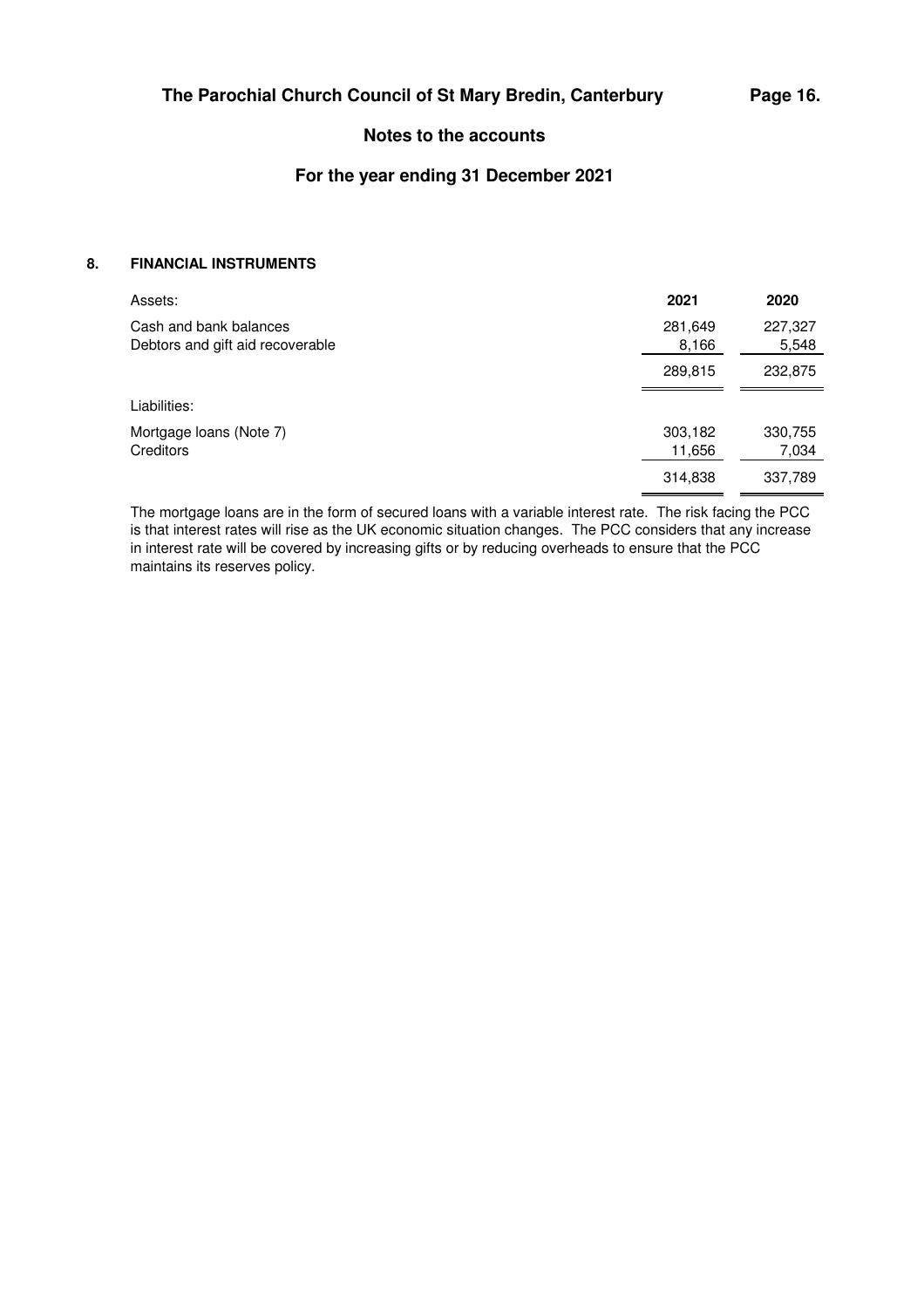## **For the year ending 31 December 2021**

| 9. | <b>PARISH FUNDS</b>                                | <b>Balance</b><br>at<br>1 Jan 2021 | Incoming<br><b>Resources</b> | <b>Resources</b><br><b>Expended</b> | <b>Transfers</b>     | <b>Revaluation</b><br>Gains | <b>Balance</b><br>at<br>31 Dec 2021 |
|----|----------------------------------------------------|------------------------------------|------------------------------|-------------------------------------|----------------------|-----------------------------|-------------------------------------|
|    | <b>Unrestricted Funds:</b><br><b>General funds</b> | 174,343                            | 498,625                      | (427, 548)                          | (13, 573)            |                             | 231,847                             |
|    |                                                    |                                    |                              |                                     |                      |                             |                                     |
|    | Designated funds:                                  |                                    |                              |                                     |                      |                             |                                     |
|    | <b>Fixed Asset Fund</b>                            | 416,263                            |                              | (23, 510)                           | 27,573               |                             | 420,326                             |
|    | Property Reserve Fund<br>Cantercare                | 79,986                             |                              | (3, 445)                            |                      |                             | 76,541                              |
|    | <b>Mercy Ministries</b>                            | 7,512                              |                              | (4, 132)                            |                      |                             | 3,380                               |
|    |                                                    | 678,104                            | 498,625                      | (458, 636)                          | 14,000               |                             | 732,094                             |
|    |                                                    | <b>Balance</b><br>at<br>1 Jan 2021 | Incoming<br><b>Resources</b> | <b>Resources</b><br><b>Expended</b> | Capital<br>Repayment | Revaluation<br>Gains        | <b>Balance</b><br>at<br>31 Dec 2021 |
|    | <b>Restricted Funds:</b>                           |                                    |                              |                                     |                      |                             |                                     |
|    | Children                                           |                                    |                              |                                     |                      |                             |                                     |
|    | Youth                                              |                                    | 313                          |                                     |                      |                             | 313                                 |
|    | <b>Flowers Revenue</b>                             | 1,823                              | 747                          | (201)                               |                      |                             | 2,369                               |
|    | <b>Mission Specified</b>                           | 2,020                              | 4,541                        | (5,683)                             |                      |                             | 878                                 |
|    | <b>Family Relief</b>                               | 75                                 |                              | 0                                   |                      |                             | 75                                  |
|    | <b>Property Development</b>                        | 11,367                             | 6,450                        |                                     | (14,000)             |                             | 3,817                               |
|    | <b>SMB Groups</b>                                  | 188                                |                              |                                     |                      |                             | 188                                 |
|    | Uganda Field Trip                                  |                                    |                              | $\mathbf 0$                         |                      |                             |                                     |
|    | Regalia & Artefacts                                |                                    |                              |                                     |                      |                             |                                     |
|    | Pastoral                                           | 1,350                              | 125                          | (399)                               |                      |                             | 1,076                               |
|    | South Sudan - Juba                                 |                                    | 200                          | (200)                               |                      |                             |                                     |
|    | <b>Mercy Ministries</b>                            | 7,943                              | 7,459                        | (10, 609)                           |                      |                             | 4,793                               |
|    |                                                    | 24,766                             | 19,835                       | (17,092)                            | (14,000)             |                             | 13,508                              |
|    | <b>Endowment Funds:</b>                            |                                    |                              |                                     |                      |                             |                                     |
|    | Flower fund                                        | 25,753                             |                              |                                     |                      | 3,684                       | 29,437                              |
|    | <b>Total Parish Funds</b>                          | 728,624                            | 518,459                      | (475, 728)                          |                      | 3,684                       | 775,039                             |

### **Designated Funds:**

### **Fixed Asset Fund**

The fixed asset fund represents the net book value of property fixed assets less any secured loans. The transfer relates to adjustment for fixed asset additions and the mortgage repaid during the year.

### **Property Reserve Fund**

In 2018, the PCC designated £91,011 towards the costs of an extension to the Old Dover Road entrance to the Church premises and survey work to meet the costs of design and preparation work for this project. £8,244 was spent in 2019 ,£2,781 in 2020 and £3,445 in 2021. This leaves a balance of £76,541.

### **Mercy Ministries**

In 2017 the PCC resolved to designate 10% of the 2017 Unrestricted Gift Day donations, excluding the Gift Aid recoverable, for the Mercy Ministries. These funds are utilised as the PCC directs to support these ministries. £4,132.08 was used in 2021 leaving £3,380.28.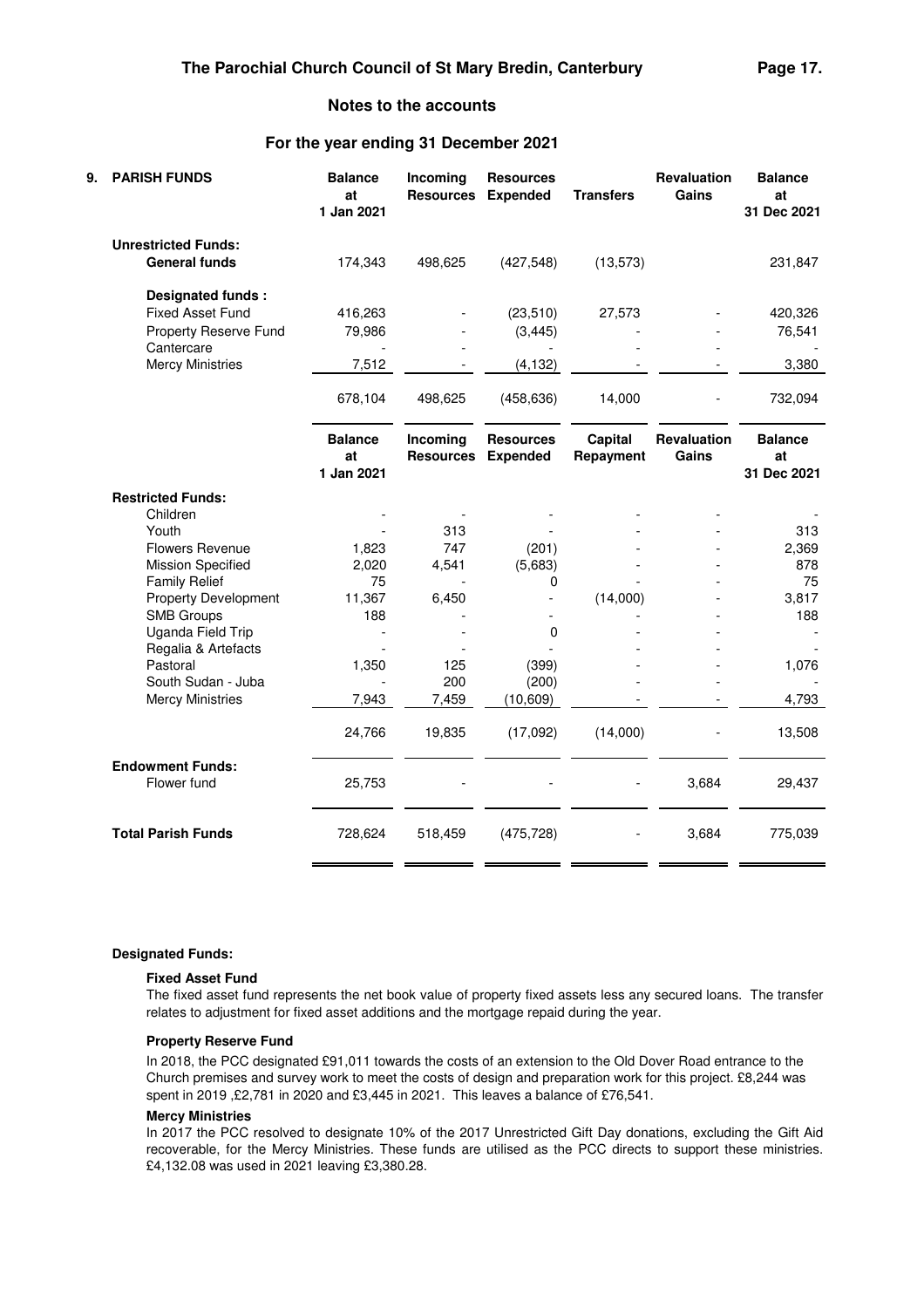## **For the year ending 31 December 2021**

## **9. PARISH FUNDS (continued)**

## **Restricted Funds:**

### **Children**

A fund to receive donations to support ministry to children.

### **Youth**

A fund to receive donations to support ministry to young people.

### **Flowers Revenue**

A fund to receive the interest from the Flower Endowment Fund. This is used to support the provision of flowers in the church.

### **Mission Specified**

These funds are received from donors who specify the mission partner to whom the funds are to be given over the course of the financial year.

### **Family Relief**

A fund available to the incumbent and churchwardens to provide support to members of the church family who experience financially difficult times.

### **Property Development**

A fund containing money given for building projects and repayment of the associated mortgage loan.

### **SMB Groups**

A fund to receive donations by SMB groups for mission partners.

### **Uganda Field Trip**

A fund to receive donations to support a team which will work with Jenga in Uganda during 2018.

### **Regalia & Artefacts**

A fund to receive donations to purchase religious regalia and artefacts.

### **Pastoral**

A fund to receive donations to support the pastoral activities of the church.

### **South Sudan - Juba**

A fund to receive donations to support education work in Juba, South Sudan.

### **Mercy Ministries**

A fund to receive donations to support the mercy ministries operated by the congregation: Christians Against Poverty, Make Lunch and Stop The Traffic.

### **10. FINANCIAL COMMITMENTS**

There are no Financial Commitments at 31 December 2021 ( 2020: None ).

## **11. EVENTS BEING CONSIDERED SUBSEQUENT TO THE YEAR END**

The general condition of the Kendall Hall premises continues to cause some concern and significant repair costs may need to be met in the next 3 years.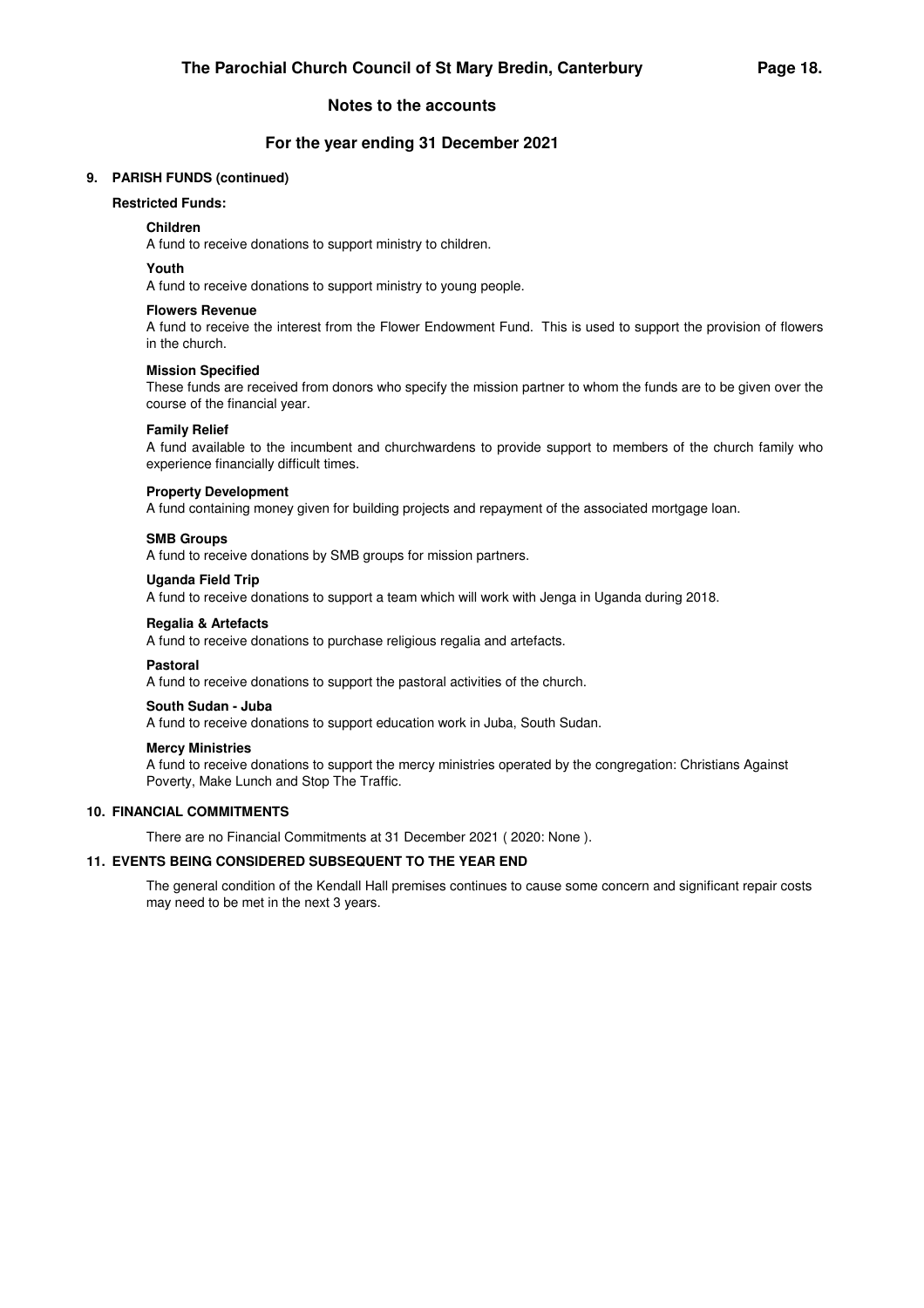**Appendix 1.**

# **Detailed Unrestricted Funds - Resources Expended Analysis**

# **For the year ending 31 December 2021**

|                                                                      | Total<br>2021<br>£ | Total<br>2020<br>£ |
|----------------------------------------------------------------------|--------------------|--------------------|
| <b>Detailed Charitable Activity Costs:</b>                           |                    |                    |
| Mission giving                                                       | 40,687             | 34,437             |
| Ministry - Diocesan Parish Share                                     | 111,094            | 109,994            |
| General ministry costs                                               | 3,330              | 1,719              |
| Ministry costs - Fees shared with Diocese                            | 746                | 1,010              |
| Ministry costs - Discipleship Year costs                             | 9,766              | 1,369              |
| Clergy expenses                                                      | 1,407              | 1,668              |
| Parsonage houses costs                                               | 854                | 1,347              |
| Associate Vicar employment costs                                     | 37,605             | 34,919             |
| Music costs                                                          | 1,619              | 1,802              |
| Upkeep of services                                                   | 383                | 130                |
| Upkeep of churchyard                                                 | 452                | 203                |
| Ministry events                                                      | 14,231             | 3,570              |
| Children and Youth activities                                        | 4,291              | 1,752              |
| Major premises repairs                                               | 14,375             |                    |
|                                                                      | 240,838            | 193,919            |
| Direct costs of events sales                                         |                    |                    |
|                                                                      | 38                 | 0                  |
| <b>Detailed Overhead costs</b>                                       |                    |                    |
| Refuse and water costs                                               | 2,894              | 3,382              |
| Insurance costs                                                      | 5,451              | 5,518              |
| Electricity and gas costs                                            | 9,593              | 7,273              |
| Church and Centre minor repairs                                      | 1,762              | 3,530              |
| Cleaning                                                             | 1,946              | 4,014              |
| Travelling                                                           | 310                | 893                |
| Hospitality                                                          | 312                | 202                |
| Staff training                                                       | 1,540              | 773                |
| Printing, stationery, photocopying and postage                       | 3,013              | 1,919              |
| Telephone                                                            | 1,384              | 1,493              |
| Office equipment maintenance                                         | 2,186              | 3,136              |
| IT support                                                           | 2,750              | 2,515              |
| Website and IT costs                                                 | 9,779              | 7,197              |
| Fixture, fittings and equipment minor purchases                      | 38                 | 1,684              |
| Bank and credit card charges                                         | 415                | 401                |
| Loan interest paid                                                   | 10,967             | 12,375             |
| Employed staff costs                                                 | 125,115            | 107,696            |
| Recruitment costs                                                    | 2,166              | 351                |
| Independent Examiner fees and payroll costs                          | 2,187              | 2,071              |
| <b>Consultancy Fees</b><br>Church Centre alarm system and lift costs | 2,104              | 1,901              |
| Sundry expenses                                                      | 0                  | 0                  |
| Professional fees                                                    | 3,445              | 2,781.00           |
|                                                                      |                    |                    |
|                                                                      | 189,359            | 171,105            |
| Depreciation - Property                                              | 23,510             | 23,510             |
| Depreciation - Furniture and Fittings                                | 2,778              | 2,113              |
| Depreciation - Office Equipment                                      | 2,113              | 2,097              |
|                                                                      | 28,401             | 27,721             |
|                                                                      |                    |                    |
| <b>TOTAL RESOURCES EXPENDED per Note 3 to Financial Statements</b>   | 458,636            | 392,745            |